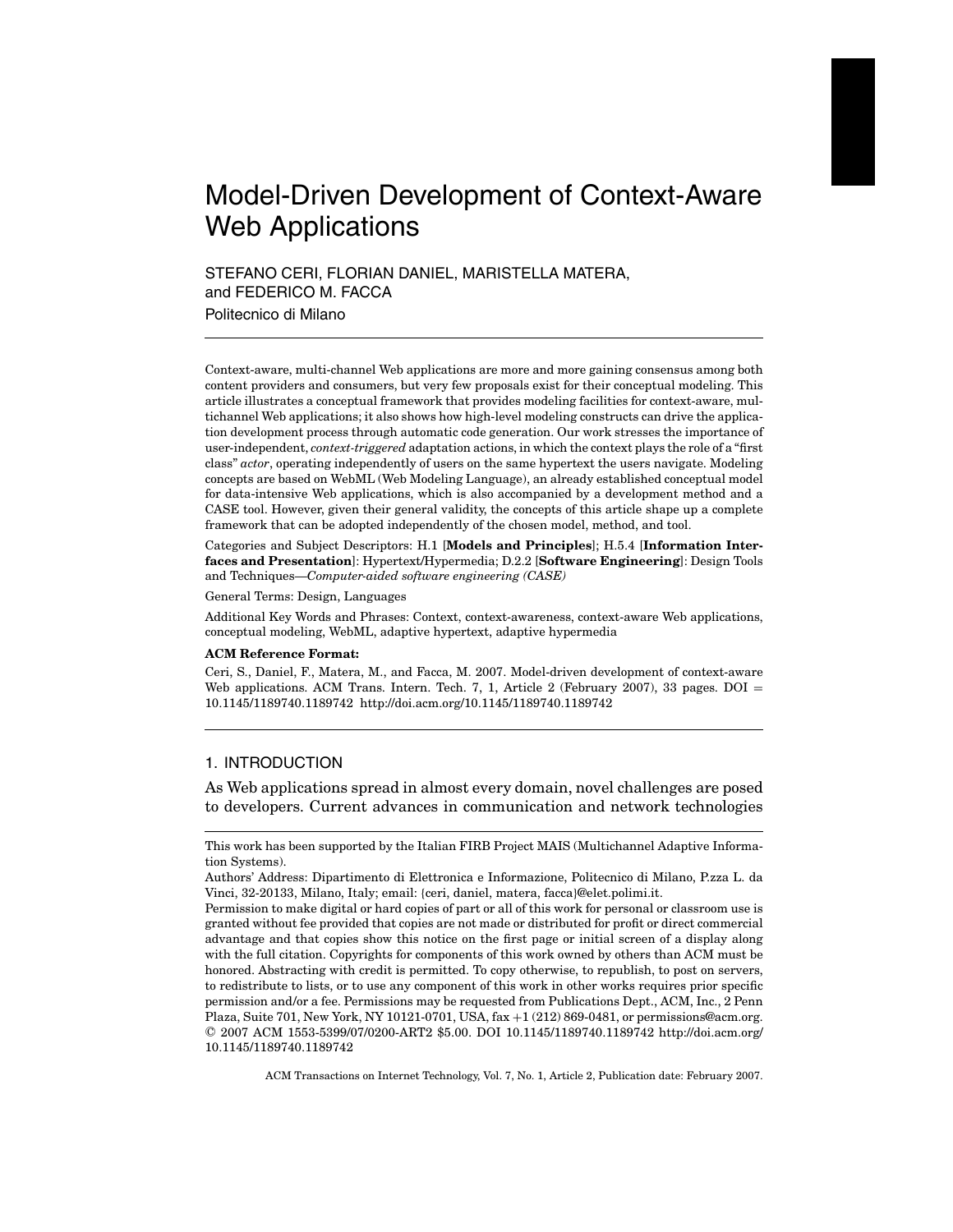are changing the way people interact with Web applications, providing them with different types of mobile devices for access at any time from anywhere, with any media services, and contents customized to users' preferences and usage environments. More and more users ask for services and applications highly tailored to their special requirements and, especially due to the increasing affordability of new and powerful mobile communication devices, they also begin to appreciate the availability of ubiquitous access. Because of this, new issues and requirements need to be addressed for supporting *context-aware* and *multichannel* access to services and applications.

*Context-awareness* is often seen as a recently emerged research field within information technology, and in particular within the domain of the Web. From another perspective however, it can be interpreted as a natural evolution of personalization, addressing not only the user's identity and preferences, but also the usage environment. Personalization has already demonstrated its benefits for both users and content providers, and has been commonly recognized as a fundamental factor for augmenting the efficiency of the overall communication of contents. Context-awareness goes one step further in the same direction, aiming at enhancing the application's usefulness by taking into account a wider range of properties than personalization.

The second ingredient for modern Web applications, *multichannel access*, is also gaining increasing consensus among both content consumers and providers. While the former are more and more attracted to portable devices equipped with high-resolution color displays, which are able to provide browsing experiences similar to traditional desktop computers, the latter are increasingly facilitated by standardized communication protocols (i.e., HTTP), and markup languages (i.e., HTML), supported by most of such devices. Consequently, multichannel deployment no longer requires completely different, parallel design approaches and is thus becoming a presentation problem on top of unified engineering solutions. Cost-effective multichannel development is therefore becoming possible, thereby attracting content providers toward it.

In this article we try to combine these possibilities into a conceptual framework, providing modeling facilities for context-aware, multichannel Web applications. Conceptual modeling methods have already proved their effectiveness for the design of personalized Web applications (see for example Ceri et al. [1999] and Schwabe et al. [2002]). However, very few proposals exist for the conceptual modeling of reactive, context-aware Web applications. This article will therefore introduce some modeling primitives, which are able to capture the semantics of reactive behaviors, and will also show how high-level constructs can drive the development process through automatic code generation.

Differently from most conventional adaptive hypermedia systems, which mainly address the problem of adapting the results of user-generated requests, our work also stresses the importance of user-independent, *context-triggered* adaptation actions, which finally leads one to interpret context as a "first class" *actor* operating independently of users on the same hypertext the users navigate.

Modeling concepts underlying out proposed approach, as well as our implementation experiences will be introduced in the context of WebML (Web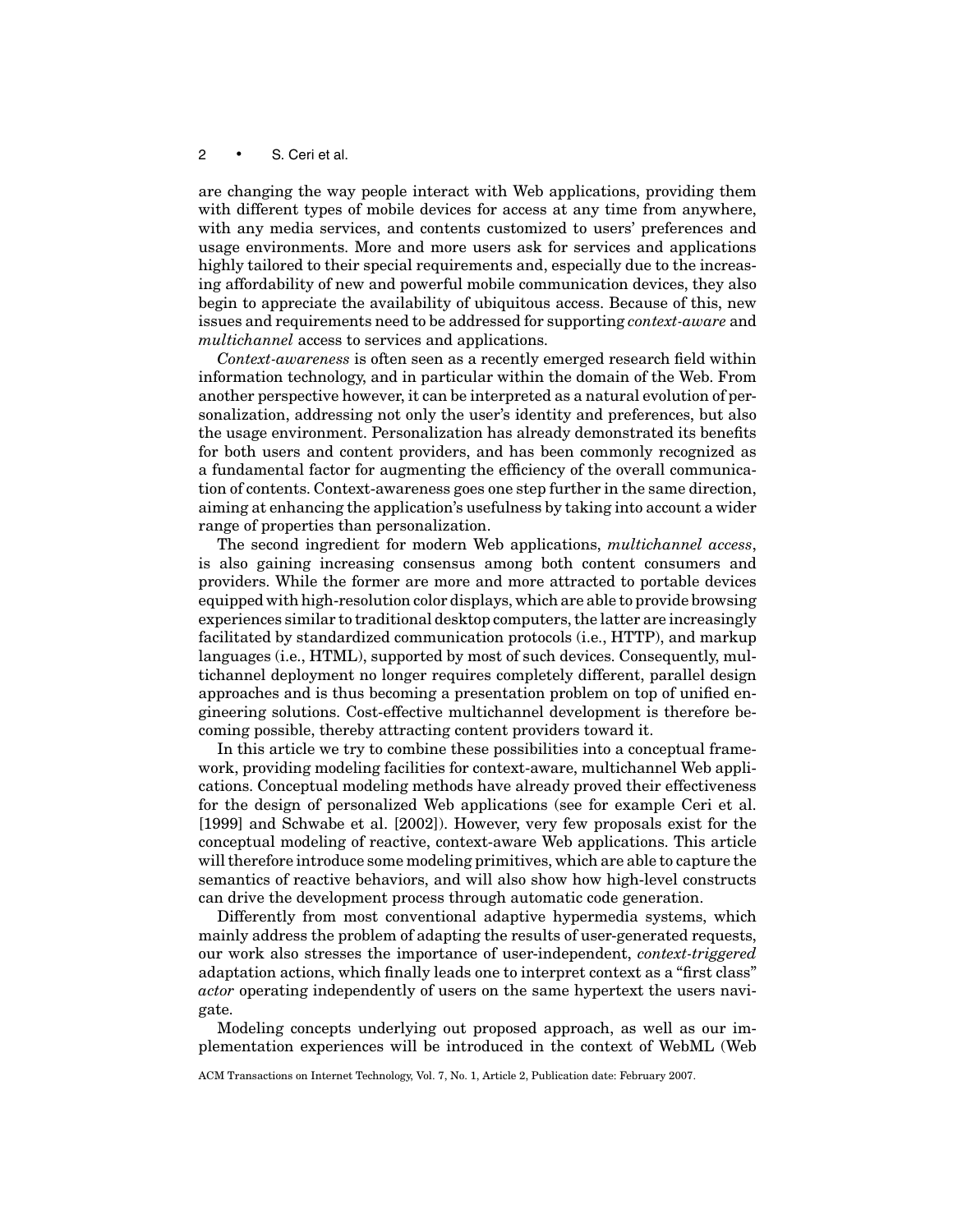Modeling Language), an already established conceptual model for dataintensive Web applications, which is also accompanied by a development method and a CASE tool [Ceri et al. 2002a, 2002b; Ceri et al. 2003]. However, given their general valence, the introduced concepts suggest a design methodology that can be also adopted independently of the chosen modeling notation and method.

This article is organized as follows. Section 2 recalls some basic concepts about context-awareness and reviews some notable works in the literature, with the aim of highlighting the rationale and the background of our research. Section 3 investigates the main requirements that emerge when Web applications need to be augmented through context-aware mechanisms. Section 4 introduces a model-based conceptual view of context-awareness for Web applications, and translates the observed requirements into proper modeling concepts. We adopt WebML as a sample modeling language for expressing our vision on context-aware applications; Section 4 provides a comprehensive summary of this model. Section 5 then illustrates a modeling example taken from some experiences gained within an Italian national research project (MAIS). Section 6 shows how possible conflicts among concurrent actions by users and context, operating over the same hypertext, can be resolved. Next, Section 7 gives an overview of our current implementation. Finally, in Section 8 we draw some conclusions and discuss our future work.

# 2. RATIONALE AND BACKGROUND

Although many definitions of context are given by enumerating examples or by choosing synonyms,<sup>1</sup> inspired by the work of Dey and Abowd  $[2000]$ , we define *context* as *any information that can be used to characterize the interaction of a user with a software system (and vice-versa), as well as the environment where such interaction occurs.* This definition not only concentrates on interaction and environment properties, but also includes the user and software system themselves. We further define a system as *context-aware*, if *it uses context either for delivering content, or for performing system adaptations, or for doing both*.

Context can therefore be used for achieving more effective and efficient interactions in all those situations where the contents and services offered by the application strongly depend on the current environmental situations, users' (dis)abilities, and/or the actual purpose of the application. Several situations demanding adaptivity might arise:

—**Adaptive personalization.** User profile attributes for personalization purposes may present different levels of variability in time, which may comprise (fast) changing properties (e.g. pulse frequency) as well as static ones, such as the name of the respective user. Adaptive personalization mechanisms

<sup>&</sup>lt;sup>1</sup>Rather than defining context by means of synonyms, as well as for better readability, throughout this article we will use the terms *adaptive*, *reactive*, or *context-sensitive system* when speaking about context-aware applications. Also, we will speak about *customization* or *personalization* with respect to the user's identity, and about *adaptation* or *adaptivity* when referring to context-driven adjustments or modifications.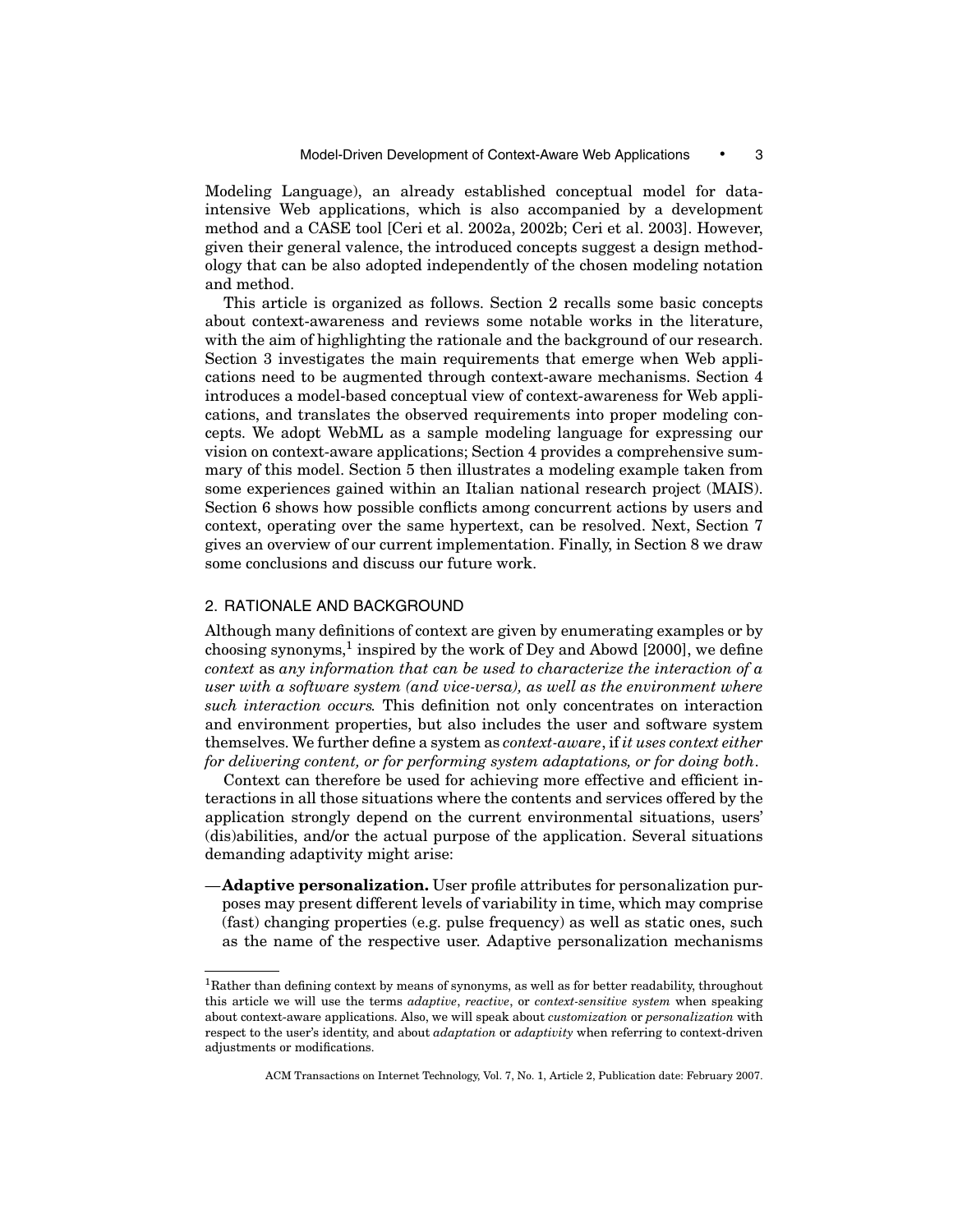that take into account such profile peculiarities allow going beyond common, rather static content tailoring.

- —**Functional needs.** Applications may depend intrinsically and in a structural manner upon context data. Location-aware applications, city map services or navigation systems, for instance, treat position information as core content, and proper localization mechanisms must be supported. For such applications, the use of context represents a mandatory functional requirement, rather than an optional feature.
- —**Exception handling.** Adaptive or context-aware mechanisms are particularly suited for handling exceptional situations with respect to expected application behavior. Critical events may raise exceptions and require proper reactions to be performed. Workflow-driven hypertexts, for example, represent a class of applications that could benefit from adaptive management features for coping with exceptions. Also, alerting mechanisms as required for critical production processes or proactive maintenance approaches could be achieved.
- —**Interaction-enabling functionalities.** Context could as well consider handicaps or physical disabilities of users, such as vision problems, blindness or paralysis, for adapting the application accordingly and providing alternative, suitable interaction mechanisms and modalities. In that sense, adaptivity could provide functionalities enabling handicapped users to properly interact with applications.
- —**Enhanced effectiveness.** Several other context parameters could be exploited for providing appropriate contents and program features at the right time, priority and emphasis. For example, specifically targeted special offers could be advertised and directed more efficiently or, presentation properties could be adapted to varying luminosity conditions for better readability. The overall effectiveness of applications can thus be significantly enhanced by means of adaptive or context-aware extensions.

Based on the previous considerations, context can be described in terms of properties and attributes related to the current user, her/his current activities, the location in which the application is used, the devices, and some other aspects of the environment and of the application itself that can be used for determining the required adaptation in certain situations [Kappel et al. 2003; Kobsa et al. 2001]. Also, for being able to manifest active or reactive behaviors, context-awareness further requires automatisms on the application part that may be triggered by changes of any one of the parameters that make up context.

### 2.1 Related Work

So far context-awareness has been mainly studied in the fields of ubiquitous, wearable or mobile computing. A significant number of applications have been successfully developed [Want et al. 1992; Long et al. 1996], and context abstraction efforts have produced proper platforms or frameworks for rapid prototyping and implementation of context-aware software solutions [Salber et al. 1999].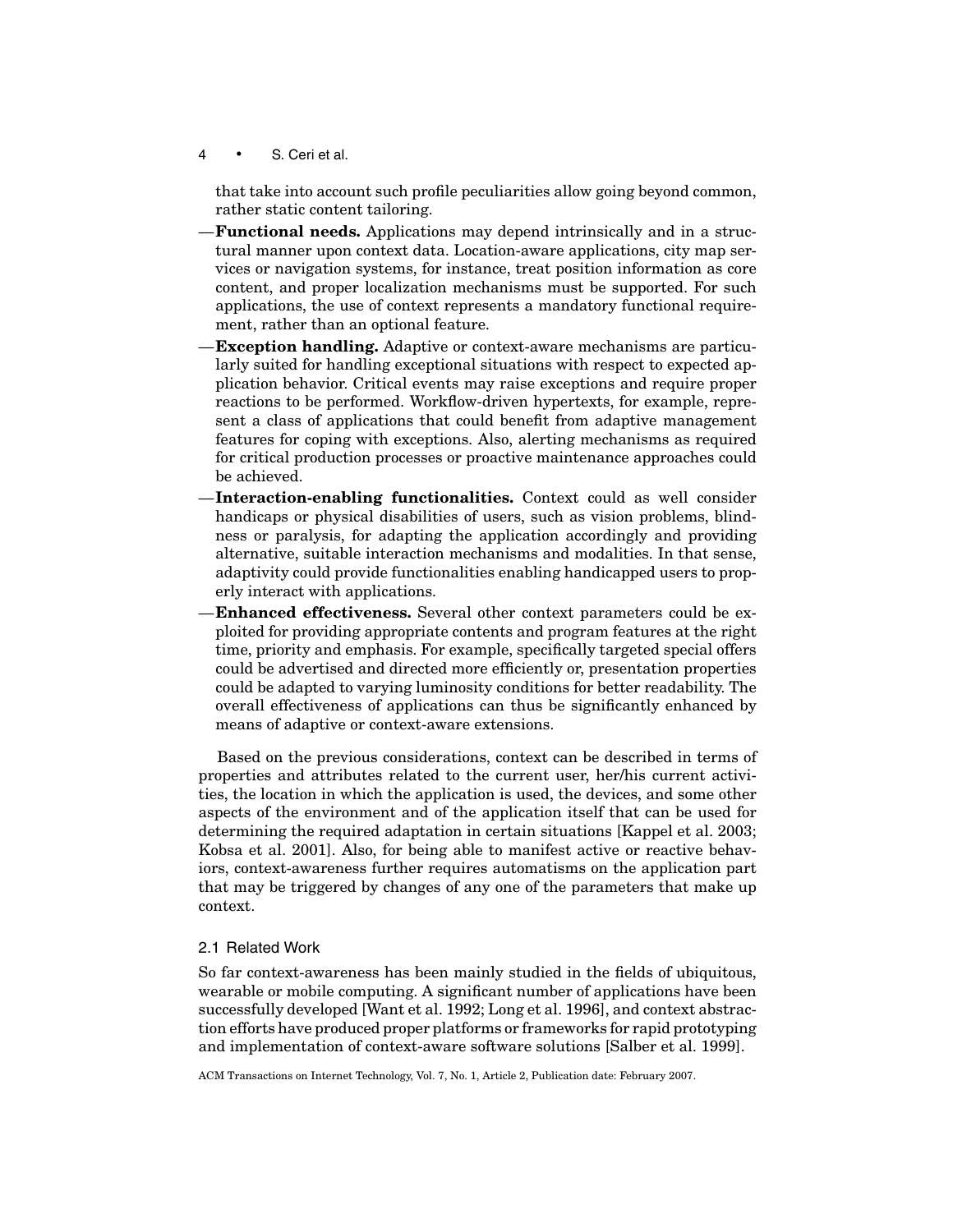Within the domain of the Web, so called *adaptive hypermedia* systems [Brusilovsky 1996] address advanced adaptation and personalization mechanisms, and recent research efforts address the special needs of mobile Web applications and portable device characteristics. *HyCon* [2004], for example, represents a general platform for the development of context-aware hypermedia systems with special emphasis on location-based services. In addition to proper location-sensing devices (like GPS receivers), support for other local and remote context sensing devices is provided. For example *HyCon* applications range from location-based browsing and annotation to geo-based search support, and essentially make use of GPS coordinates. The main drawback of the approach proposed by the authors, however, lies in the fact that a proprietary Web browser (*HyConExplorer*) is required.

The *AHA!* system proposed by De Bra et al. [2003], on the other hand, builds on top of standard Web technologies and represents a user modeling and adaptation tool originally developed in the e-learning domain. According to a continuously updated user model, it allows customizing hypertext links (adaptive navigation) and contents (adaptive presentation). AHA! is delivered as Open Source software and provides a versatile adaptive hypermedia platform for the development of online courses, museum sites, encyclopedia, and so on.

Belotti et al. [2004] address the problem of fast and easily developing context-aware Web applications in a technological, database-driven approach, based on extended functionalities specifically tailored to Web publishing. The authors propose the use of a universal context engine in combination with a suitable content management system [Grossniklaus and Norrie 2002]. In Belotti et al. [2004] the authors describe their resulting general context-aware content management system, which enables developers to seamlessly adapt content, view, structure and presentation of Web applications to runtime context properties. Also, they discuss the twofold role the content management system can play within a context-aware application: it can act as both consumer and provider of context information.

On the other hand, some well known model-driven methodologies, such as *HDM* [Garzotto et al. 1993], *OOHDM* [Schwabe et al. 1996], *RMM* [Isakowitz et al. 1995], *UWE* [Koch et al. 2001], and *Hera* [Vdovjak et al. 2003], aid developers in the design of Web information systems, providing modeling primitives for shaping the application structure and behavior at a conceptual level. Despite the numerous advantages offered by conceptual, model-based development of Web applications [Fraternali 1999], only a few attempts exist that aim at also modeling adaptive or context-aware behavior at a conceptual level. For instance, AHA! is inspired by *AHAM* [De Bra et al. 1999], a Dexter-based reference model for adaptive Web applications with a heavily educational background. According to AHAM, adaptive hypermedia applications are based on a *domain model*, a *user model* and a so called *teaching model*. Adaptation is achieved at runtime by adapting contents from the domain model according to *rules* of the teaching model taking into account properties of the user model. Unfortunately, the teaching-learning paradigm restricts the AHAM applicability to specific domains, and also makes the method less suitable for modeling generic adaptive hypermedia systems. Also, AHAM's adaptivity

ACM Transactions on Internet Technology, Vol. 7, No. 1, Article 2, Publication date: February 2007.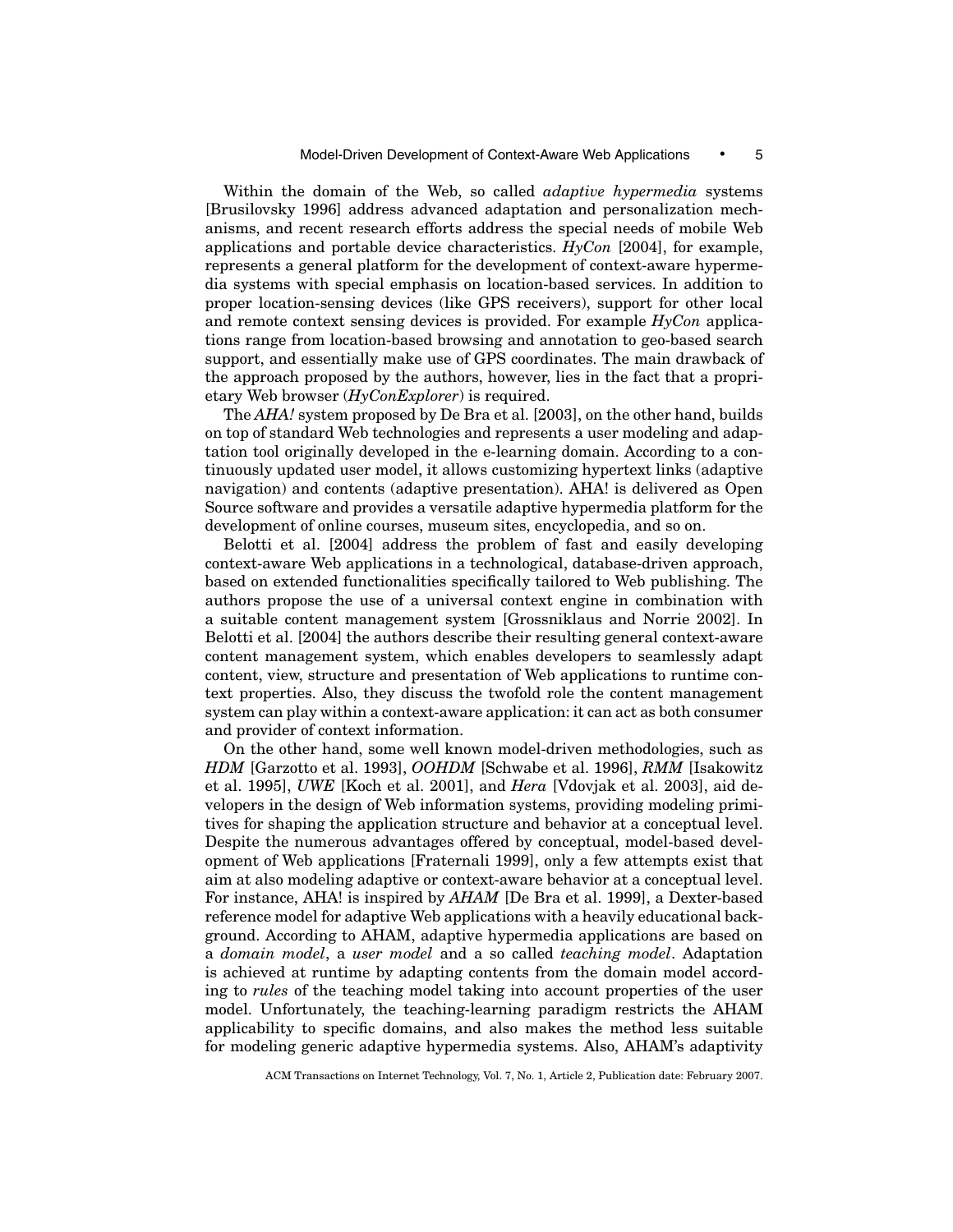mechanisms work at instance level, and are thus not very suitable for coping with the huge amount of dynamic contents that today's Web applications may require.

Within the *AMACONT* project, on top of the model-based framework of the *Hera* project, Fiala et al. [2004] propose a component-based XML document format for the implementation and deployment of component-based, adaptive Web presentations. Adaptation depends on user profile data and device characteristics, and mainly concerns layout and presentation properties of Web pages. The implementation of AMACONT-based applications is supported by an automatic code generation mechanism for adaptive documents and multiple communication channels, starting from AMACONT components and Hera schemes. However, the Hera methodology adopted for specifying the application schemas is based on a conventional, nonadaptive interpretation of hypertext.

Barna et al. [2004] address exactly the above mentioned lack of dynamism at the model level, and show how the *Hera* design methodology [Vdovjak et al. 2003] can be successfully used for the design of adaptive, dynamic Web applications. According to the authors, by appropriately updating the user model at runtime, Hera schema views defined over the application data can capture adaptive characteristics. Such schema-level adaptation specifications can partially overcome the lack of proper conditional mechanisms for content inclusion/exclusion in the Hera methodology. As in AHAM, adaptation is mainly based on properties of the user model: customizations according to a broader interpretation of *context* are not tackled.

The modeling approach presented in this article capitalizes on previous works, and tries overcome their deficiencies. Our method provides concepts, notations, and implementation technologies for the development of Web applications, without posing any constraint over their target domain, neither requiring proprietary client- or server-side solutions. It takes advantage of the modelbased paradigm, which offers some high-level intuitive constructs for specifying the application structure and behavior. Due to the formal definition of construct semantics, the resulting specifications can then be transformed into running code, by means of consolidated generative techniques [Ceri et al. 2003], thus facilitating the overall development process. As is better explained in the following sections, our method also relies on a data-driven paradigm, which fosters the representation of personalization and context metadata within the application data source, thus leading to Web applications where content customization and context-based reactive behavior are achieved in a totally dynamic way. Additionally, its main novelty with respect to other model-based approaches is the promotion of context as "first class" actor, which leads to reactive applications, able to respond autonomously to detected context changes.

# 3. CHARACTERIZING CONTEXT-AWARE APPLICATIONS

In line with most conceptual modeling approaches for Web application design [Fraternali 1999], the method we propose in this article builds on a strong separation of concerns between *data* and *hypertext* design. The former activity aims at representing the organization of the application data source; the latter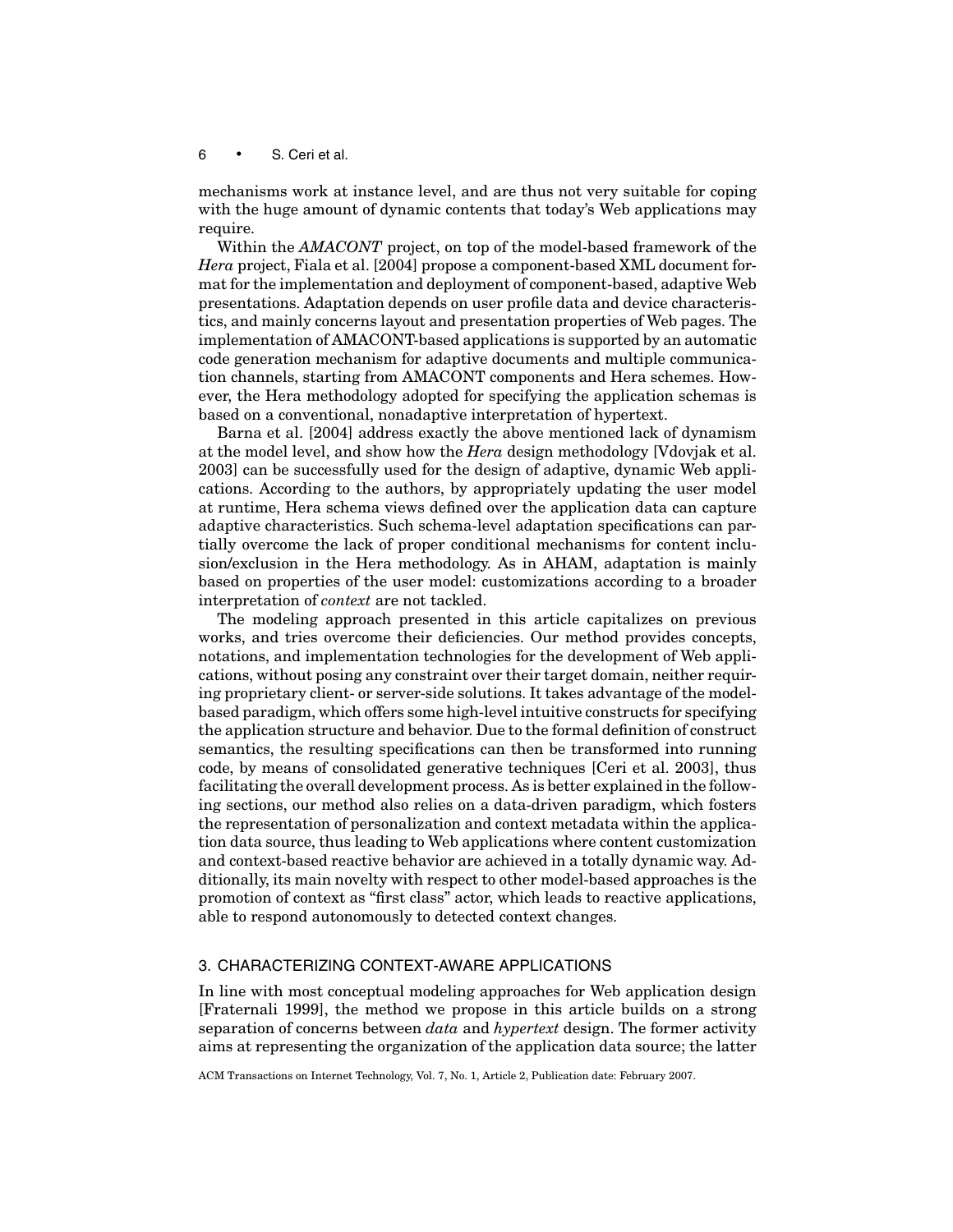supports the specification of the application front-end: of content organization within pages, and of the invocation of server-side operations implementing the application's business logic. Also, our modeling approach is data-driven, since the overall design process starts from data design, and most decisions during the successive phases strongly depend on data organization.

With respect to the modeling of conventional Web applications, the introduction of context as an actor, further determining the behavior of a Web application, poses new requirements. We will thus concentrate on the effect of such requirements over these two design dimensions, and in particular on *(i)* the specification and management of context data, and *(ii)* on the hypertext augmentation with reactive behaviors as response to context state changes.

## 3.1 Functional System Requirements

According to the data-driven paradigm, the use of context within applications primarily requires its representation at data level. Also, mechanisms for context data acquisition and access are needed [Kobsa et al. 2001]. Therefore, the following issues become relevant for managing data sources in context-aware applications:

- (1) *Context model definition and representation* within the application data source. The main context properties needed for supporting adaptivity must indeed be identified and represented as data.
- (2) *Context model management*, consisting of:
	- (a) *Context data acquisition* by means of measures of real-world, physical context attributes, characterizing the usage environment.
	- (b) *Context model updating*, for keeping context data consistent and up-todate with respect to the actual environmental conditions.
	- (c) *Context data monitoring*, for detecting those variations in context that trigger adaptivity actions. Any variation may therefore cause an automatic *context-triggered* adaptive behavior of the Web application.

Given the previous characterization of context data and of mechanisms for context management, some other funtional requirements are concerned with adaptivity actions over the application hypertext. According to our approach, context-aware applications must therefore ensure:

- (1) *Adaptivity of contents and services delivered by accessed pages*, on the basis of the current context.
- (2) *Adaptivity of navigation*, through automatic navigations toward other pages, which are more appropriate for the reached context.
- (3) *Adaptivity of the whole hypertext structure*, for facing coarse-grained adaptation requirements, for example due to changes of user's device, role and activity within a multichannel, mobile environment.
- (4) *Adaptivity of presentation properties*, in order to allow for more fine-grained adjustments of the application's appearance.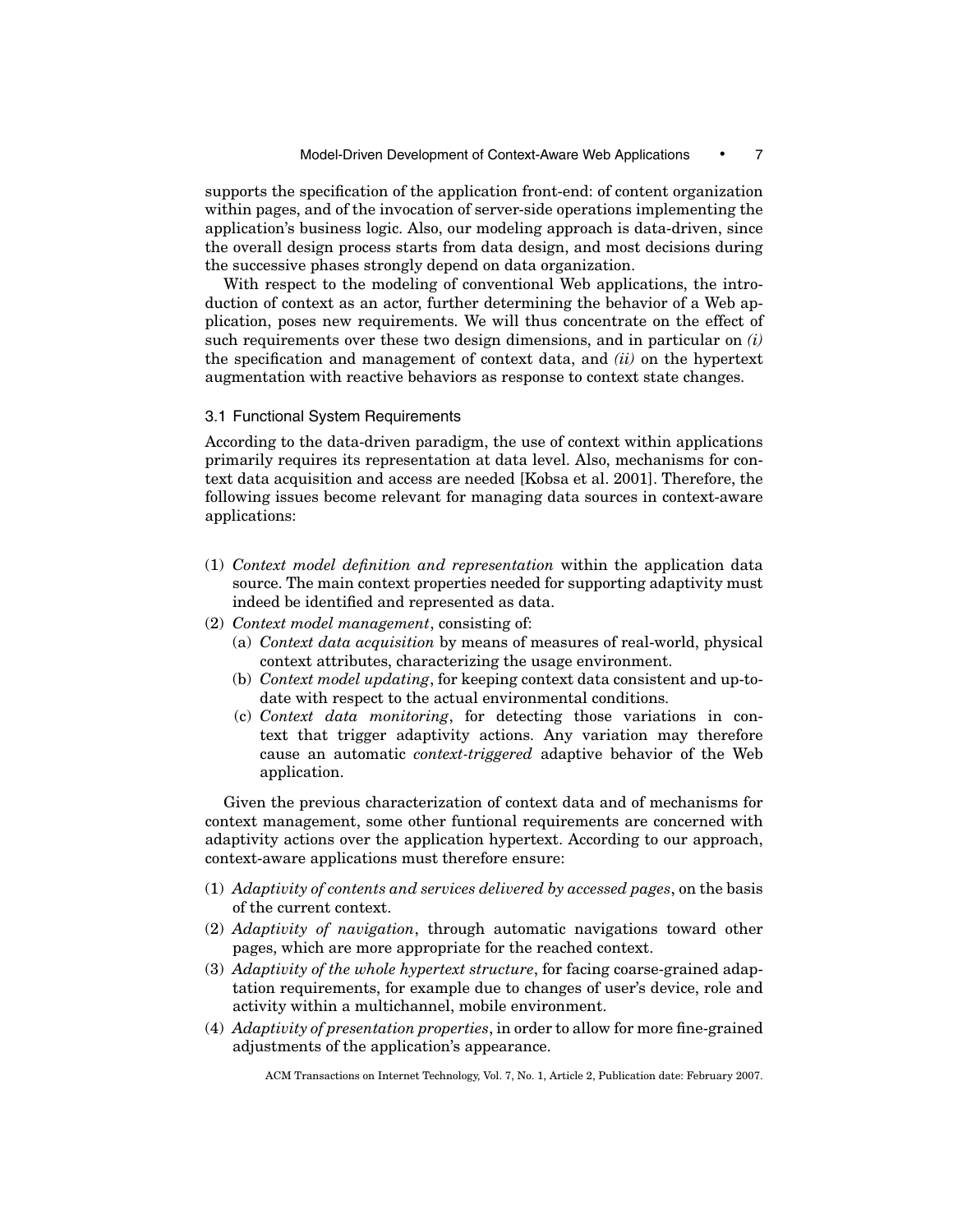

Fig. 1. Context data flow.

## 3.2 Architectural Requirements

In order to achieve the previous goals, it is necessary to monitor some context data, and capture them from the environment in which the application is executed. Figure 1 shows the context data flow within a possible architecture tailored to support context-aware hypertext solutions. The data source includes both the application data (the business objects that characterize the application domain), and some context data; the latter offering at any moment an updated representation of the context status, which we call *context model*. At runtime, the dynamic computation of the hypertext primarily exploits the application data for populating pages and units. We then assume that a subset of hypertext elements, included in the so called *adaptive hypertext*, be augmented with adaptive behaviors, thus their computation exploits also context data.

As expressed in Figure 1, the proposed architecture takes into account context-sensing mechanisms for capturing context data from the application execution environment. This may imply using standard (off-the-shelf) sensing components. It may also require developing proprietary sensing mechanisms on the client side, as with GPS-equipped devices, or adopting centralized sensing infrastructures collecting context data in the usage environment and communicating them back to the application. Examples of centralized sensing are given by the *Active Badge* location system [Want et al. 1992], based on infrared signals, or the *LANDMARC* system [Ni et al. 2004], based on RFID (Radio Frequency Identification).

However, from a conceptual point of view, the adopted context sensing mechanisms do not greatly affect the specification of the application hypertext: the only relevant aspect is the way sensed data are communicated back to, and managed by the application. Therefore, our modeling method assumes that some solutions allow sensing such data, which become available to the application in three modalities:

- (1) Some context parameters generated at client-side are sent back to the application, for example as values appended to the URL of requested pages or by means of SOAP messages.
- (2) The values of some HTTP session parameters, managed at server-side, are set according to newly captured context data.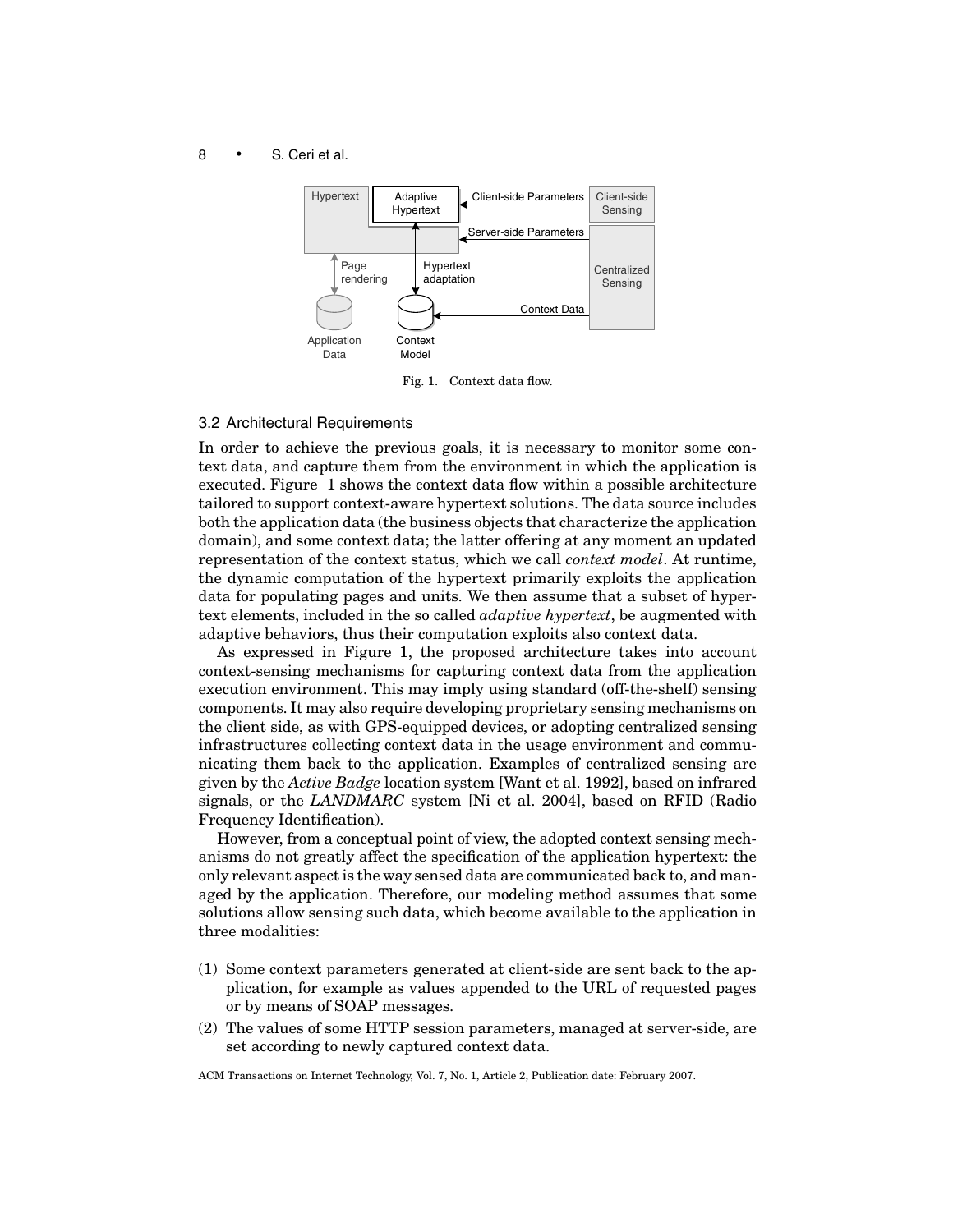(3) The sensing mechanism updates the context model at data level, for example through asynchronous services.

The first two acquisition mechanisms act at the hypertext level, and do not operate directly on the data layer. However, some operations in the adaptive hypertext must provide support for storing the fresh captured values, thus keeping the context model at data level updated with respect to the observed context state. The last acquisition mechanism, which operates on data, is particularly suited for those adaptive systems that build on centralized context-sensing mechanisms, such as RFID.

# 4. MODELING CONTEXT-AWARE WEB APPLICATIONS

The requirements emerging from the previous discussion can be translated into modeling concepts and primitives, able to express at a high level, the organization of context data and the augmentation of the application through adaptive behaviors. This section therefore introduces some high-level abstractions that are required to support context awareness. It also shows how such abstractions can be captured and made concrete within a specific conceptual model, WebML, through the definition of some corresponding modeling primitives, extending the set of constructs already offered for "conventional" Web applications.

In order to facilitate understanding the introduced concepts, this section starts by briefly recalling WebML. The reader already familiar with this model is referred to the remaining sections.

## 4.1 WebML: an Overview

WebML is a visual language for specifying the content structure of Web applications and the organization and presentation of contents in one or more hypertexts. [Ceri et al. 2002a, 2002b].

The design process starts with the specification of a data schema, expressing the organization of the application contents, by means of well established data models, such as the Entity-Relationship model or the UML class diagram.

The *WebML Hypertext Model*then allows describing how contents, previously specified in the data schema, are published into the application hypertext. The overall structure of the hypertext is defined in terms of *site views*, *areas*, *pages* and *content units*. A *site view* is a hypertext, designed to address a specific set of requirements. Several site views can be defined on top of the same data schema, for serving the needs of different user communities, or for arranging the composition of pages to meet the requirements of different access devices like PDAs, smart phones, and similar appliances.

A site view is composed of *areas*, which are the main sections of the hypertext, and recursively comprise other subareas or pages. *Pages* are the actual containers of information delivered to the user; they are made of *content units*, which are the elementary pieces of information extracted from the data sources by means of queries, and published within pages. In particular, content units denote alternative ways for displaying one or more entity instances. Unit specification requires the definition of a *source* and a *selector*: the source is the name of the entity from which the unit's content is extracted; the selector is a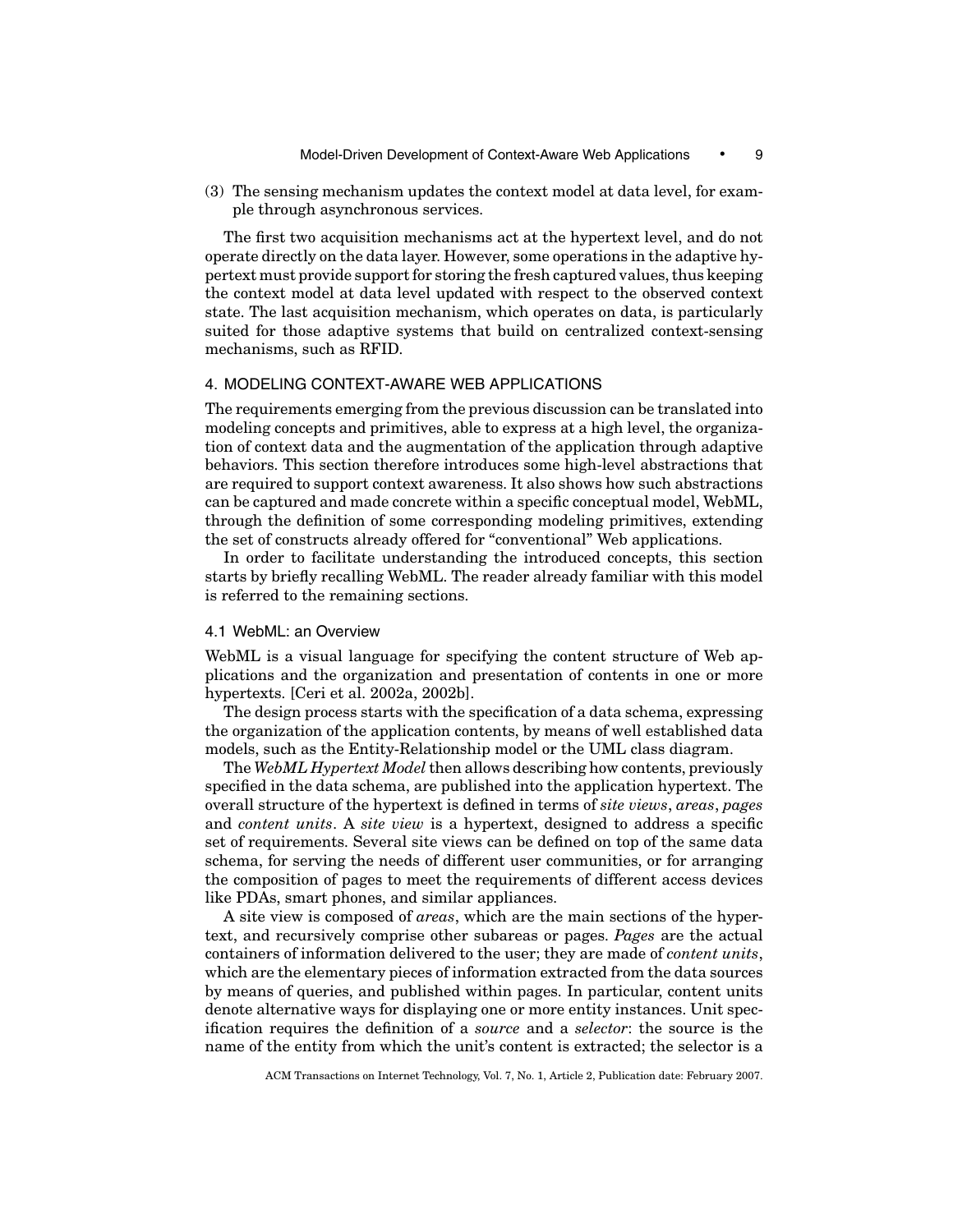

Fig. 2. An example of a WebML hypertext schema.

condition, used for retrieving the actual objects of the source entity that contribute to the unit's content.

Content units and pages are interconnected by *links* to constitute site views. Links can connect units in a variety of configurations, yielding to composite navigation mechanisms. Besides representing user navigation, links between units also specify the transportation of some parameters that the destination unit uses in the selector condition for extracting the data instances to be displayed.

Some WebML units also support the specification of content management operations. They allow creating, deleting or modifying an instance of an entity (respectively through the create, delete and modify units), or adding or dropping a relationship between two instances (respectively through the connect and disconnect units).

WebML also provides units for the definition of *session parameters*. Parameters can be set through the Set unit, and consumed within a page through a Get unit.

Figure 2 depicts an example WebML hypertext model. It shows a site view with three pages, which allow users to see their reviews about a museum's artworks, previously submitted through the Web application, and to modify them. In the Home page a Get unit reads the identifier of the current user from the session parameter CurrentUser, and provides it in input to the following Data unit, which thus publishes the user's personal profile data. The data to be published are restricted by means of a selector condition, specified below the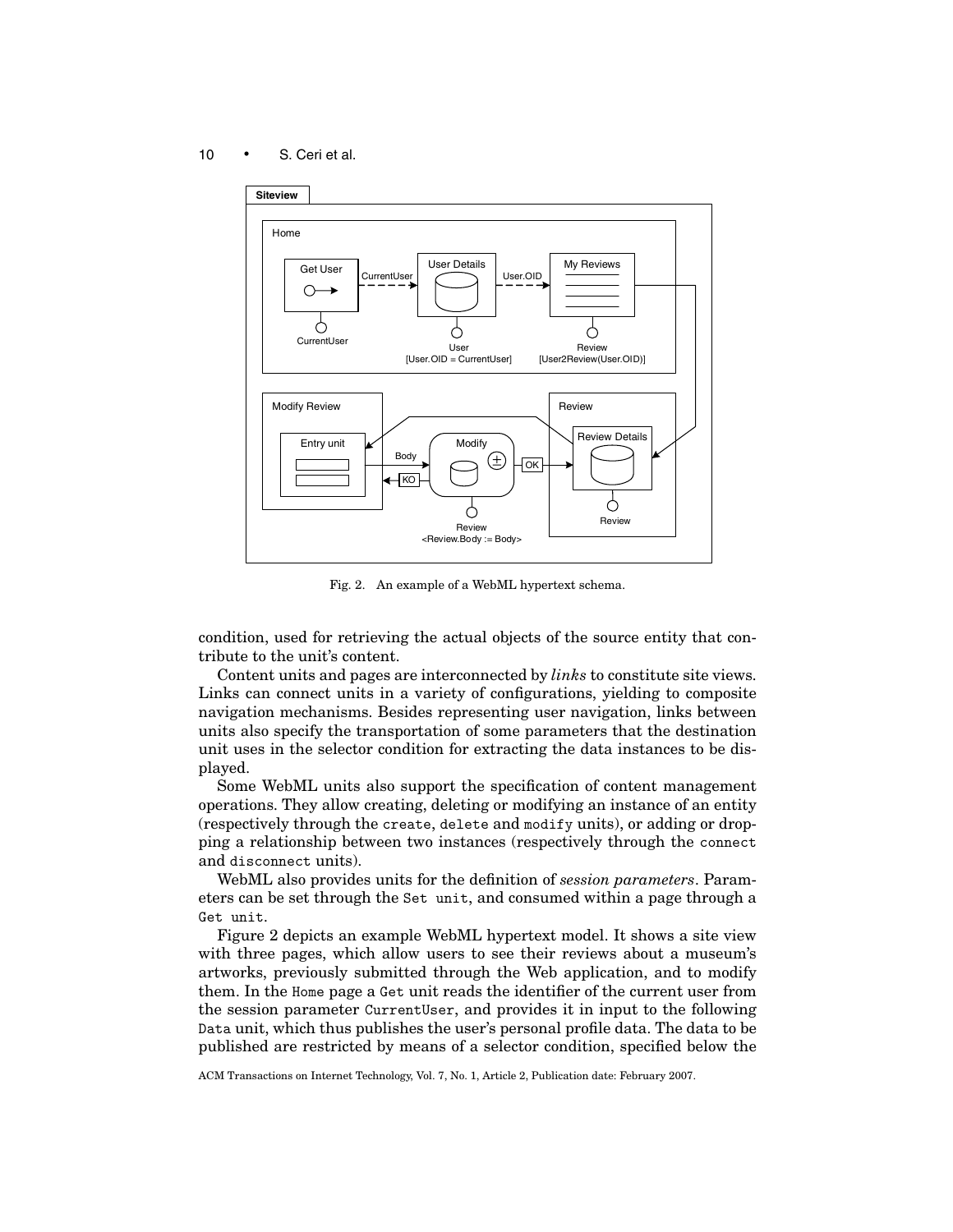unit. The user identifier is further propagated to the Index unit My Reviews by means of a so-called *transport link*. In the Review page, a Data unit shows a review previously selected through the home page's My Reviews index. Also, a link leads the user to the Modify Review page, which includes an Entry unit for inserting new text for the modification of the review. The form submit link then activates a Modify operation, which updates the review data within the application data.

Besides having a visual representation, WebML primitives are provided with an XML-based textual representation, which specifies additional detailed properties, not conveniently expressible in the graphic notation. Web application design based on WebML can therefore be represented as visual diagrams, as well as XML documents. The availability of an XML specification also enables the deployment of the same design into multiple rendering formats, such as HTML (which is the standard choice for deployment), but also WML [Hjelm et al. 1998], SALT [SALTforum.org 2005] or VoiceXML [W3C 2004] for multi-modal interactions. This feature greatly supports the development of multichannel applications.

For a more detailed and formal definition of WebML, the reader is referred to Ceri et al. [2002a].

## 4.2 Modeling Context as Data

In accordance with our datacentric approach, we now enrich the application data source with a *context model* to keep a consistent and updated representation of metadata needed for supporting adaptivity. As shown later in this article, by explicitly representing context properties within the data source, many useful customization policies can be expressed declaratively in the hypertext specification instead of being buried in the source code of the application.

Context data can derive from several sources integrating sensed, usersupplied and derived information [Henricksen and Indulska 2004; Henricksen et al. 2002]. While user-supplied data are generally reliable and tend to be static, sensed data are highly dynamic and can be unreliable due to noise and sensor errors. The problem of unreliability has been already addressed by some modeling solutions, which associate context information with quality data [Lei et al. 2002]. Our approach does not explicitly cover these issues, although we recognize the distinction between physical and logical context data, the latter being a transformation of the former providing meaningful abstractions with respect to the application domain [Schmidt et al. 1999]. Such transformation can be achieved by means of proper filters over raw context data. Our modeling approach therefore assumes that data feeding the context model are normalized with respect to such filtering.

Also, we assume that the actual context model of a real application can vary depending on the application domain and on the adaptivity goals to be fulfilled. Even though there are several properties commonly regarded as *context attributes* (e.g. position, time, or device characteristics), there exists no universal context model that applies to all kinds of applications. For this reason, we do not prescribe a precise, rigid characterization of context; rather we introduce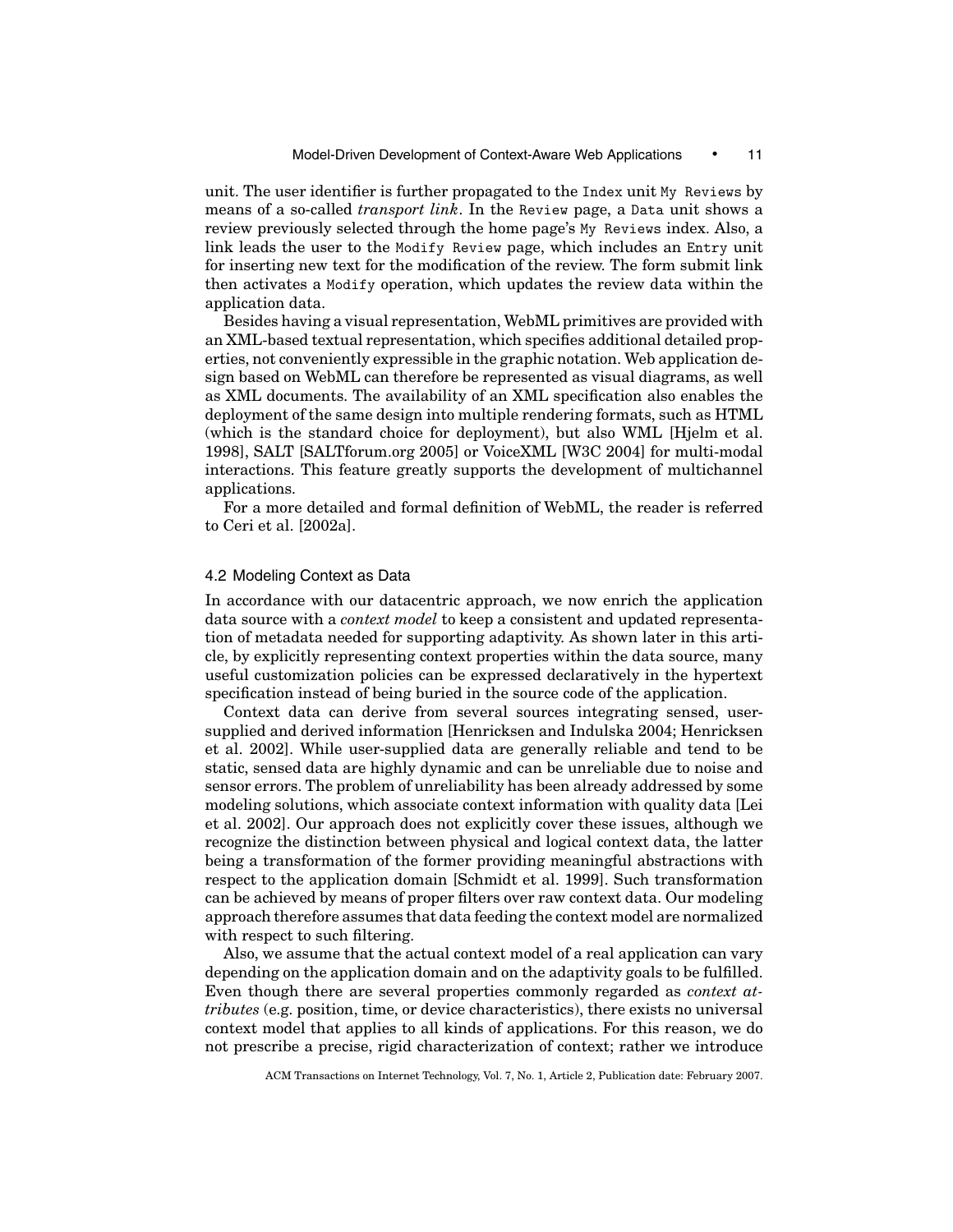

Fig. 3. Combined data design of user, personalization, and context subschemas. The entity User is the center of the three subschemas, providing the starting point for navigating context data.

some guidelines on how to extend an application's data source with context metadata.

Figure 3 illustrates an Entity-Relationship diagram exemplifying an application data source with a possible context model. We propose augmenting the application data schema with three subschemas that serve the following purposes:

- —**User profile subschema.** Users, groups, and site views are represented as "first-class citizens" in the application data source. The entity User provides a basic profile of the application's users, the entity Group allows managing access rights, and the entity Site View allows representing and associating views over the application's data source tailored to the needs of the respective user group. The many-to-many relationship Membership expresses that users may belong to multiple groups, which in turn cluster multiple users. The relationship Default-Group connects a user to his/her default role and, when logging into the application, by means of the relationship DefaultSV, the user can be forwarded to the default site view of his/her default group. The manyto-many relationship Access describes which site views a specific group can access. This relationship is required only in the case of adaptive applications that may require different interaction and navigation structures for the same group, according to varying context properties. Therefore, depending on the context state, the application is able to determine and forward the user to the most appropriate site view.
- —**Personalization subschema.** Figure 3 also shows a possible personalization subschema mainly consisting of some relationships connecting entities of the application schema to the entity User. For instance, the entity Review is connected to the entity User by means of the relationship Belonging, which expresses to which user reviews posted to the Web application belong.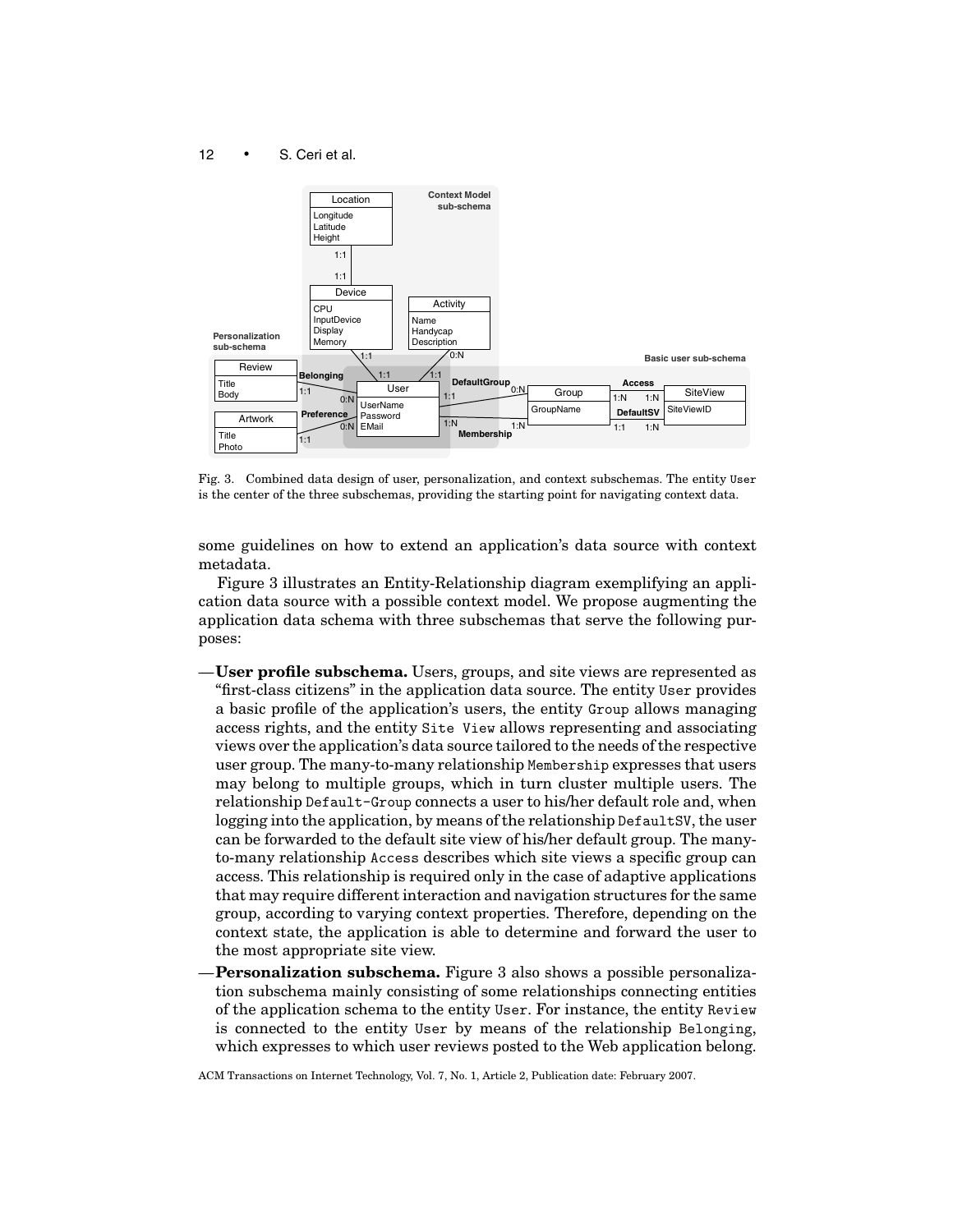Similarly, the relationship Preference links a user to the artworks he/she likes most (for example, among those published by a possible museum Web site).

In general, personalization relationships between the entity User and some other entities have the meaning that the user is the creator/owner of the specific object, or that he/she has expressed explicit or implicit preferences over it. Similar relationships allow thus personalizing contents with respect to the identity of users. Personalization schemas can vary in complexity, according to the amount of contents to be tailored to individual users.

—**Context model subschema.** Finally, Figure 3 proposes a possible configuration of context metadata, as it could apply, for example, to mobile and multichannel Web applications. The entities Device, Location, and Activity, describe the particular properties of context considered by the application. As within the personalization subschema, context entities are connected to the entity User for associating each user to his/her (personal) context.

Applications may require different sets of context entities, according to their functional requirements and goals. Therefore, our approach associates such entities, directly or indirectly (as in the case of the entity Location in Figure 3), to the user, which is the actual starting point for navigating the context model and extracting context information.

In a certain sense, the relationship Access within the user profile subschema can be considered being part of the context subschema, as it is only justified when context conditions may require the overall hypertext structure to vary according to specific context states. Users belonging to a given group might in fact act in totally different contexts, and might hence require different site views to switch among as soon as the context changes. The modeling of conventional (non context-aware) applications, would instead simply require only one relationship associating one user group to one default site view.

## 4.3 Structuring the Context-Aware Hypertext

Besides augmenting the application data schema with context data, our modeling approach also introduces some new constructs at hypertext level, required for specifying adaptive application behaviors. We further clarify how different adaptivity policies, based on automatic polling, can enact the evaluation of adaptivity actions.

4.3.1 *Context-Aware Pages.* Figure 4 graphically illustrates our vision of context-aware hypertexts. Our basic assumption is that context-awareness is a property to be associated only to some *pages* of an application, not necessarily to the application as a whole. Location-aware applications, for example, adapt "core" contents to the position of a user, but typical "access pages" (including links to the main application areas) might not be affected by the context of use.

As can be seen in Figure 4, we tag adaptive pages with a C-label (standing for *context-aware*) for distinguishing them from conventional pages. This label

ACM Transactions on Internet Technology, Vol. 7, No. 1, Article 2, Publication date: February 2007.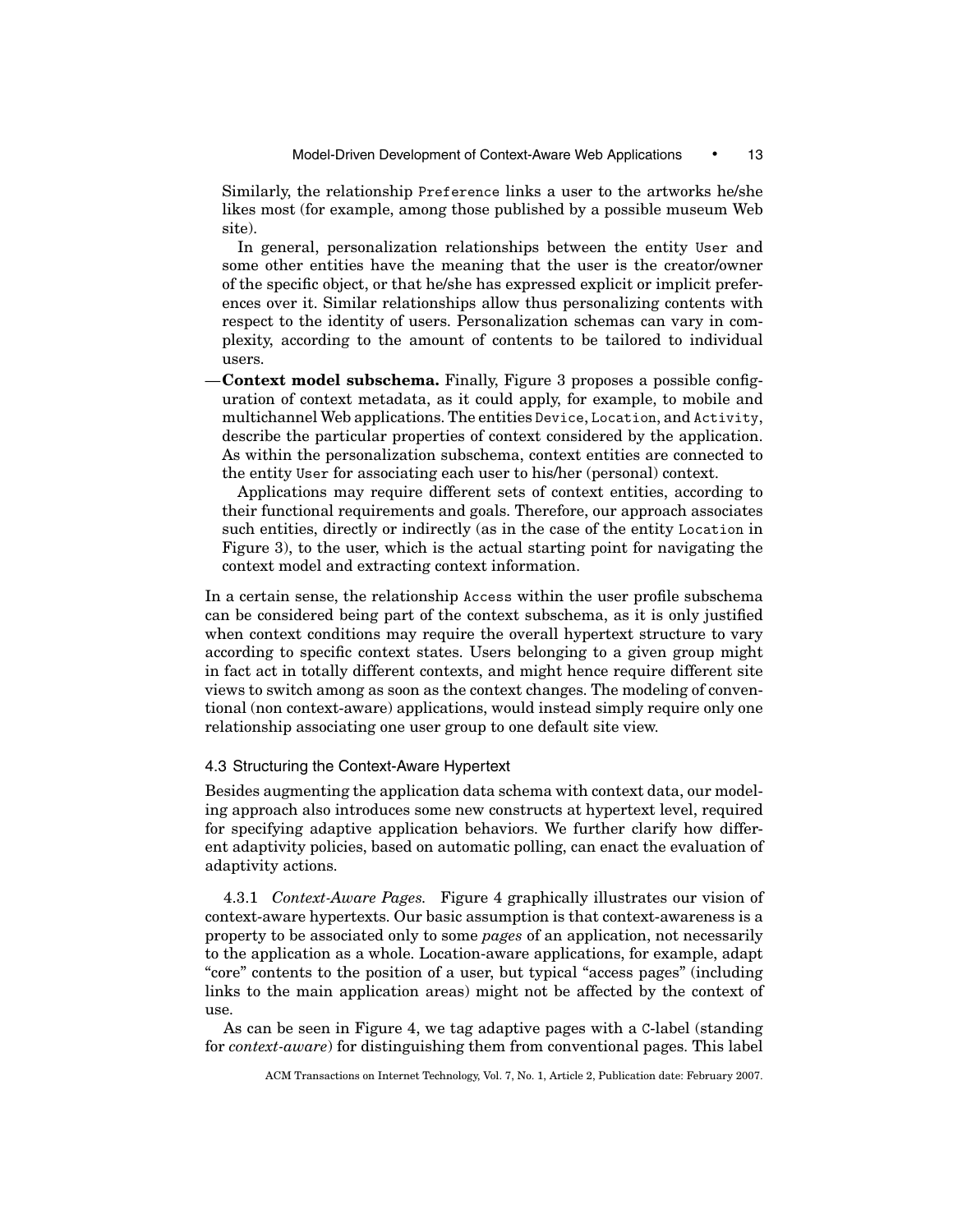

Fig. 4. WebML hypertext schema with two conventional pages, one context-aware page, one context-aware area, together with their context clouds. The parameter P exemplifies the propagation of reusable context data through the hierarchical passing of context parameters from an outer area to an inner page.

indicates that some adaptivity actions are associated with the page, and that during the execution of the application, such actions must be evaluated prior to the page computation, because they can serve for customizing the page content or modifying the predefined navigation flow.

In order to show a context-aware behavior, each C-page must be provided with the capability of monitoring the context state and, based on that, triggering its adaptivity actions. This can be achieved in part by evaluating the adaptivity actions every time the page is accessed, before the actual computation of the page. A different policy may require evaluating and executing the adaptivity actions after the user's access to the C-page. When accessed, the page is therefore rendered according to the user selection, and its content is successively adapted by refreshing the page, based on the current context state. The standard HTTP protocol underlying most of today's Web applications implements a strict *pull* paradigm, in which refresh can only occur as response to client-side generated page requests. Therefore, in the absence of dedicated server-side *push* mechanisms for delivering updated pages when needed, the HTML http-equiv META-option, or also JavaScript, JavaApplets, or Flash scripts, provide valuable client-side mechanisms for "simulating" the required active behavior. More precisely, this simulation implies generating proper HTTP requests toward the application server, which serve a twofold purpose:

- —On one hand they provide the necessary polling mechanism for querying the context model and triggering the adaptivity actions attached to the page, thus reacting to possible context changes.
- —On the other hand, when the page request carries client-side sensed data, the polling also enables the communication of such context data to the application server.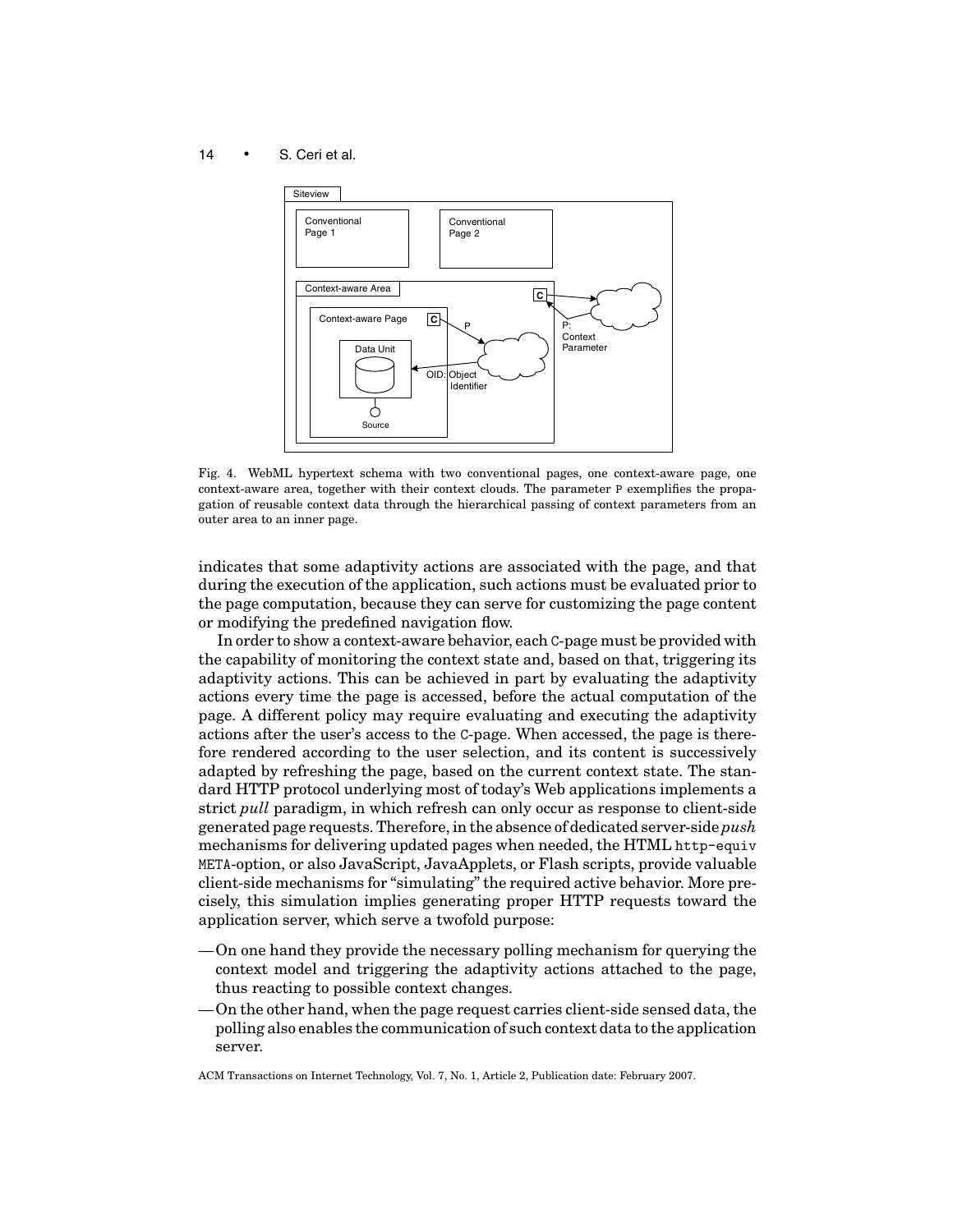4.3.2 *Adaptivity Policies.* Based on the previous observations, the evaluation of adaptivity actions for C-pages can be triggered according to two different policies:

- —*Deferred Adaptivity*: the user is granted the highest priority. Therefore, after the user has entered the page and the page has been rendered according to the user's selections, periodic polling generates automatic page requests that trigger the evaluation of the adaptivity actions.
- —*Immediate Adaptivity*: context is granted the highest priority. Therefore, the adaptivity actions are evaluated every time the page is accessed, prior to the actual page computation. This means that the adaptivity actions are evaluated the first time the page is accessed by users, as well as at each automatic polling.

In our approach, we assume *deferred* adaptivity as the default policy: adaptivity is started only by automatic refreshes coming after the user has entered the page. When a user navigates to a particular page, the first generated response always produces the expected results based on user selection; only afterward might that page become subject to adaptation, according to the current context. This choice aims at minimizing application behaviors that might be perceived as invasive or annoying by users, and has been experienced as the most natural for modeling adaptation.

However, the *immediate* policy could be needed for handling exceptional situations, as in such cases the timely reaction to context changes could be more important than following the user's indications.

The choice of the policy, as well as the specification of the required polling interval must be expressed as properties of C-pages. Therefore, each C-page is associated with the pair of properties *<Adaptivity Policy, Polling Interval>*. It is worth noting that different C-pages may adopt different adaptivity policies as well as different polling intervals.

4.3.3 *Context Clouds.* We call the set of adaptivity actions attached to a page *context cloud*. As sketched in Figure 4, the cloud is external to the page, and the chain of adaptivity actions it clusters is kept separate with respect to the page specification. The aim is to highlight the two different logics deriving from the role played by pages and context clouds: while the former act as providers of contents and services, the latter act as modifiers of such contents and services.

The context cloud is associated to the page by means of a directed arrow, a link, exiting the C-label. This link ensures communication between the page logic and the cloud logic, since it can transport parameters deriving from page contents, which may be useful for computing actions specified in the cloud. Also, a link from the cloud to the page can transport context parameters, or in general values computed by the adaptation actions, which might affect the adaptivity of page contents with respect to the renovated context.

The context cloud is computed before the actual rendering of the page, according to the adaptivity policy associated to the page (immediate or deferred).

ACM Transactions on Internet Technology, Vol. 7, No. 1, Article 2, Publication date: February 2007.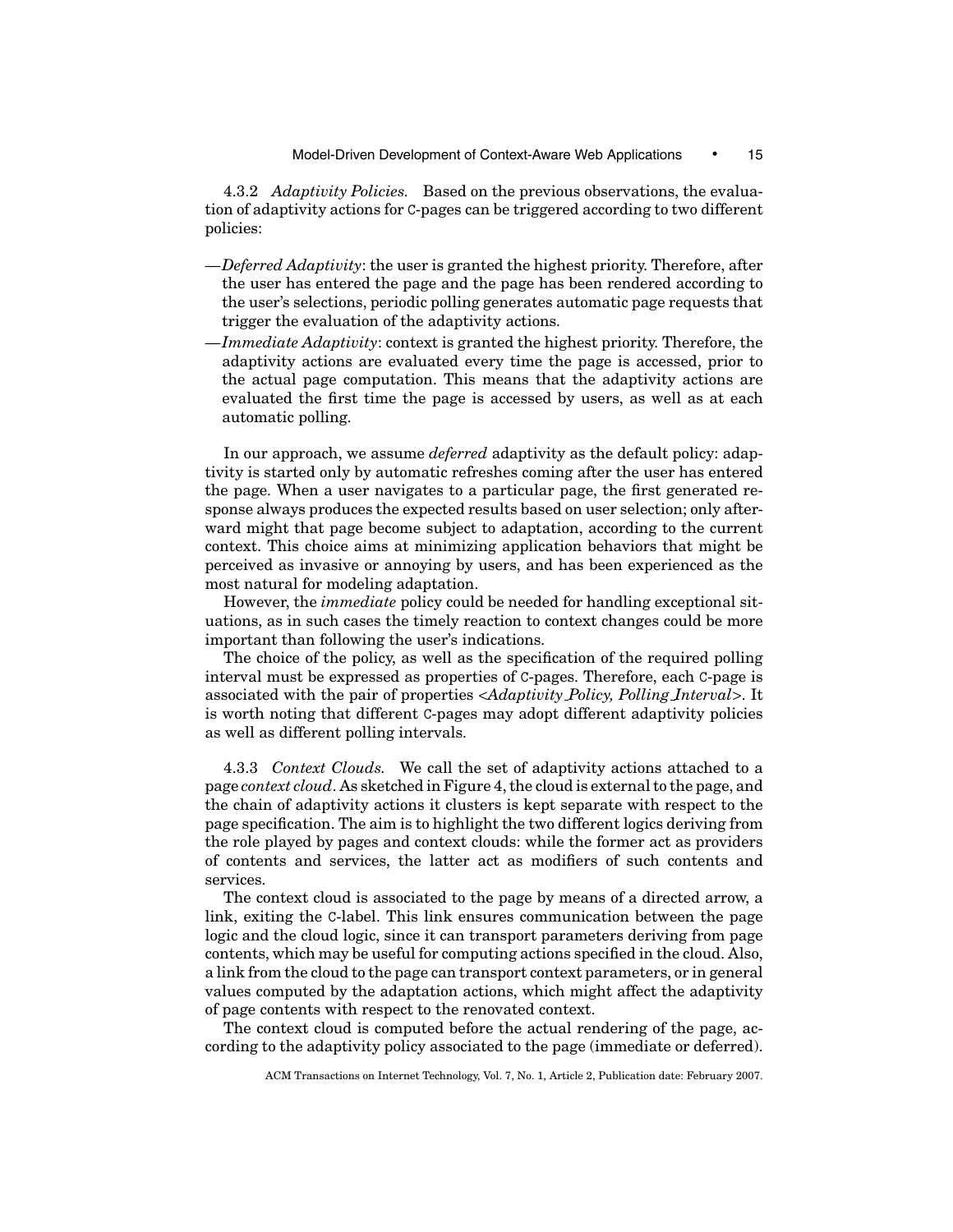4.3.4 *Context-Aware Containers.* The central context-aware element is the page. However, as represented in Figure 4, we also propose to define contextaware *containers* (site views and areas, in terms of WebML) as grouping facilities that allow one to insulate, and to specify only once, redundant adaptivity actions to be performed for every C-page within the container. There are, in fact, actions to be evaluated for every C-page. Specifying such actions once, associated to a page container, allows us to keep the specification easy to read.

Figure 4 also illustrates the possibility of hierarchically passing parameters from an outer cloud to an inner one. More precisely, if the evaluation of an outer cloud produces results to be reused at an inner level, as it happens for some context parameters, it passes such values back to the C-label that activated the computation of the cloud. At the inner level, such parameters can then be "consumed" within context clouds. Parameter passing from outer containers to the current context cloud occurs through the cloud-activating link. At the end of the adaptivity action chain, links exiting from the last evaluated cloud might carry parameter values for the computation of page units.

Typical actions to be specified at the container level are the acquisition of fresh context data and the consequent updating of the context model. We therefore propose two levels for the specification of context-adaptivity actions:

- —*Actions for context model management*, addressing operations for context data acquisition and the consequent context model updating. These adaptivity actions need to be executed prior to the execution of any other action within the context cloud, for gathering an updated picture of the current context. Therefore, they can be associated with the most external containers (site views or areas), and are inherited by all the internal containers (areas or pages).
- —*Actions for hypertext adaptivity*, addressing the definition of rules for page and navigation customization associated with C-pages.

As for C-pages, each container has its own adaptivity policy (immediate or deferred). When a C-page is requested, the context clouds of its containers, if any, from the outermost container to the innermost, are evaluated immediately at the first user access or in a deferred manner at the page refresh, depending on the value of the Adaptivity Policy property declared for the containers. In general, the container policy is independent of the policy of inner containers and pages.2 Therefore, it may happen that the actions in a container's context cloud are evaluated immediately, even when the actions associated to the inner containers and pages require a deferred evaluation, or vice-versa. In this sense, the context cloud hierarchy also facilitates the specification of different "layers" of adaptivity actions requiring different evaluation policies.

Differently from C-pages, containers do not require the specification of a polling interval, which is derived by the interval associated to the inner C-pages.

<sup>&</sup>lt;sup>2</sup>The only exception occurs when a dependency exists among clouds at different levels, due to parameter passing.

ACM Transactions on Internet Technology, Vol. 7, No. 1, Article 2, Publication date: February 2007.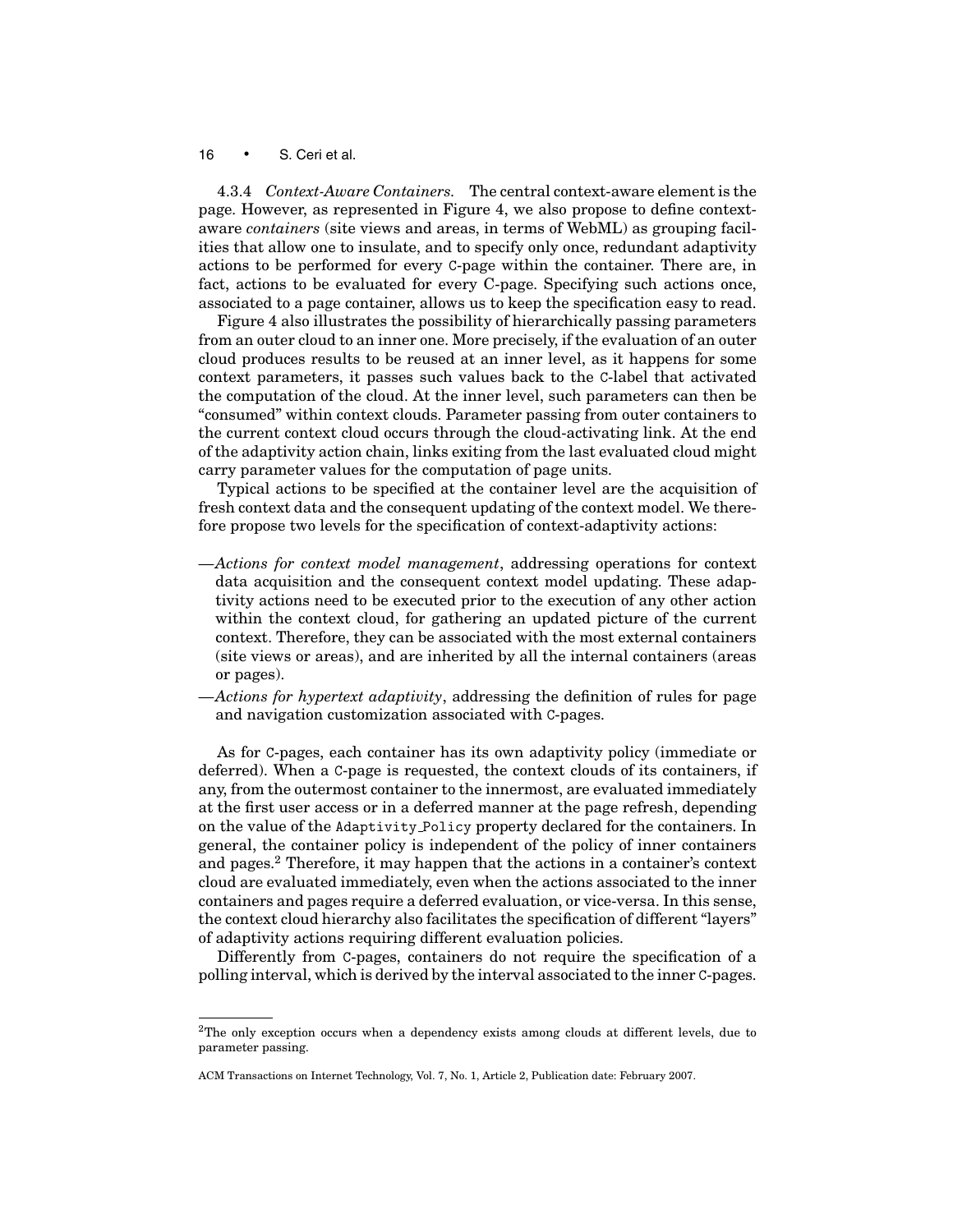#### Model-Driven Development of Context-Aware Web Applications • 17



Fig. 5. Visual notation for the *Get URL Parameter* unit.



Fig. 6. Visual notation for the *Get Data* unit.

# 4.4 Specifying Adaptivity

The main novelties for modeling context-aware pages lay in the specification of actions clustered within context clouds. In the following, we will introduce new WebML modeling constructs that ensure full coverage for the specification of context model management, and hypertext adaptivity actions. The latter allow specifying in a visual manner actions for acquiring and updating context data, as well as ECA (Event-Condition-Action) rules, where the *event* consists in the page request, the *condition* for rule activation (if any) consists in the evaluation of context parameters previously acquired, and the *action* consists in adaptations of the hypertext front-end.

4.4.1 *Managing Context Data.* In order to gather adaptivity with respect to the current state of context, the application must be able to acquire and manage context parameters, according to the mechanisms illustrated in Section 3.1. The modeling of conventional applications already provides primitives for managing server-side parameters. For example, in WebML, context data made available as HTTP session parameters can be handled by Get units (see Section 4.1). However, new primitives and mechanisms are required for:

- —*Specifying the acquisition of fresh context data, sensed at the client side*. A new Get ClientPar unit (see Figure 5) is needed for supporting the retrieval of parameters generated at the client side and communicated back to the application.
- —*Specifying the acquisition of context data from the context model*. In conventional applications, page computation implies retrieving from the data source data to be published within pages. As already discussed in Section 3, the execution of adaptivity actions also requires the retrieval and evaluation of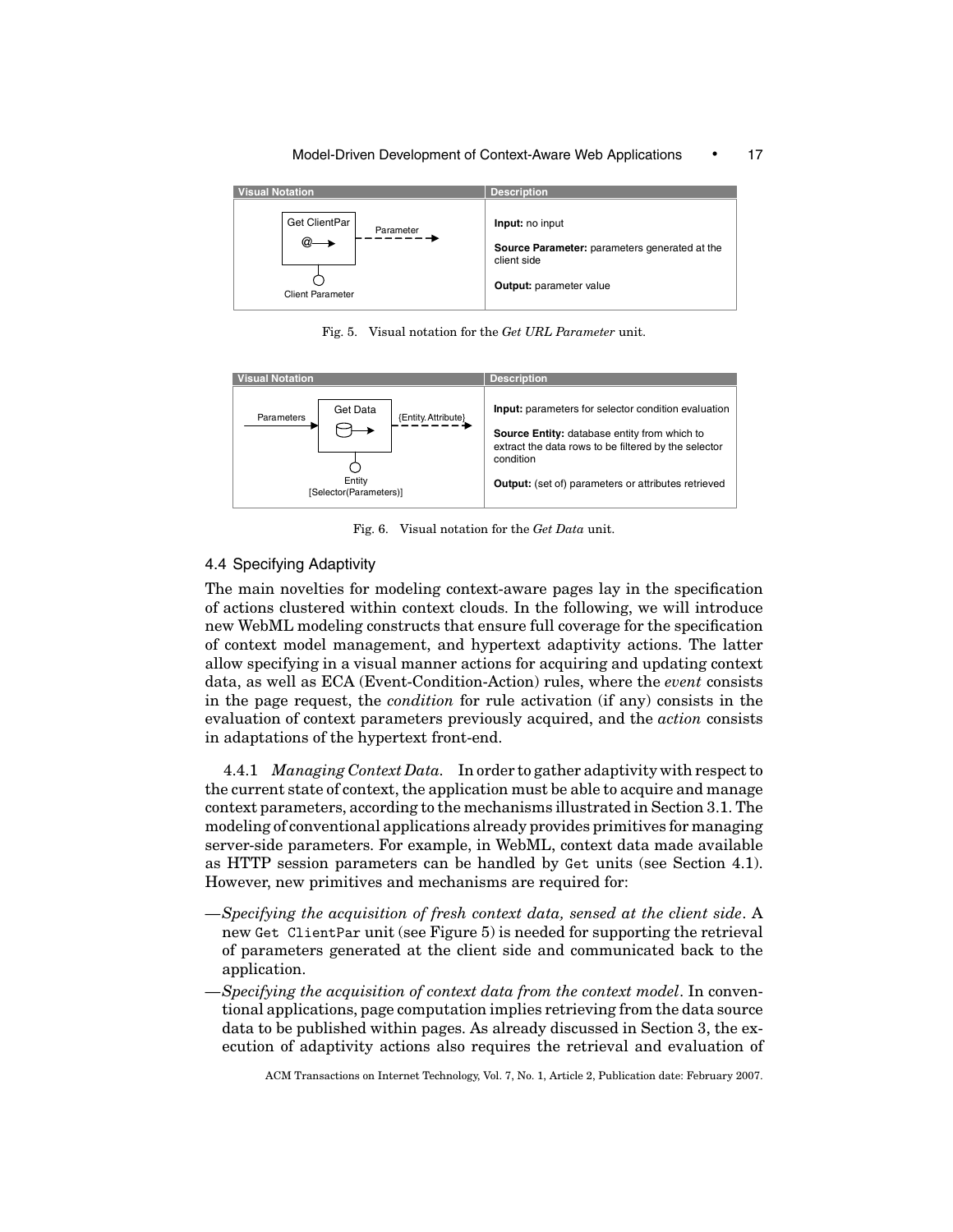context meta-data. In WebML, a so-called Get Data unit (see Figure 6) has been introduced for retrieving values (both scalars and sets) from the data source, according to a selector condition. Its semantics is similar to that of content publishing units, with the only difference that data retrieved from the data source are not published in a page, but just used as input to successive units or operations. It therefore represents a facility for accessing context metadata stored in the application's data source whenever no visualization is required, for example in situations where certain data are just needed to evaluate condition expressions.

- —*Updating the context model.* Once fresh context parameters have been retrieved, they must be used for updating the context model at data level. This action consists in modifying values previously stored in the data source. In WebML, its specification uses operation units (see Section 4.1) providing support for the most common database management operations (modify, insert, delete).
- —*Monitoring the context model.* This feature is achieved by introducing periodic checking mechanisms for querying the context model and identifying any variation of the page context that requires the execution of adaptivity actions. Such checking implies the periodic polling of C-pages and the evaluation of some conditions, as described in the following.

4.4.2 *Evaluating Conditions.* The execution of adaptivity actions may depend on the evaluation of some conditions. The most recurrent pattern consists of evaluating whether context has changed, hence triggering the adaptivity actions. The evaluation of conditions is specified through two control structures, represented by the If and Switch operation units that have been recently proposed for extending WebML for workflow modeling [Brambilla et al. 2003].

4.4.3 *Executing Adaptivity Actions.* Once the current context state is determined, and possible conditions are evaluated, adaptivity actions can be activated for customizing the page contents, the navigation, the current site view and the presentation style. Such actions are specified as follows:

- —*Adapting Page Contents.* Page contents are adapted by means of proper data selectors, whose definition is based on context parameters retrieved from the context model or newly computed within the page's context cloud. The use of parameterized selectors allows for both *filtering* data items with respect to the current context, and also conditionally including/excluding specific content units.
- —*Adapting Navigation.* In some cases, the effect of condition evaluation within the context cloud can be an automatic, that is *context-triggered*, navigation action causing redirection to a different page. The specification of contexttriggered navigations just requires connecting one of the links exiting the context cloud to an arbitrary destination page of the hypertext, for redirecting the user to that page. Therefore, links exiting the context cloud and directed to pages other than the cloud's source page, represent *automatic navigation actions*.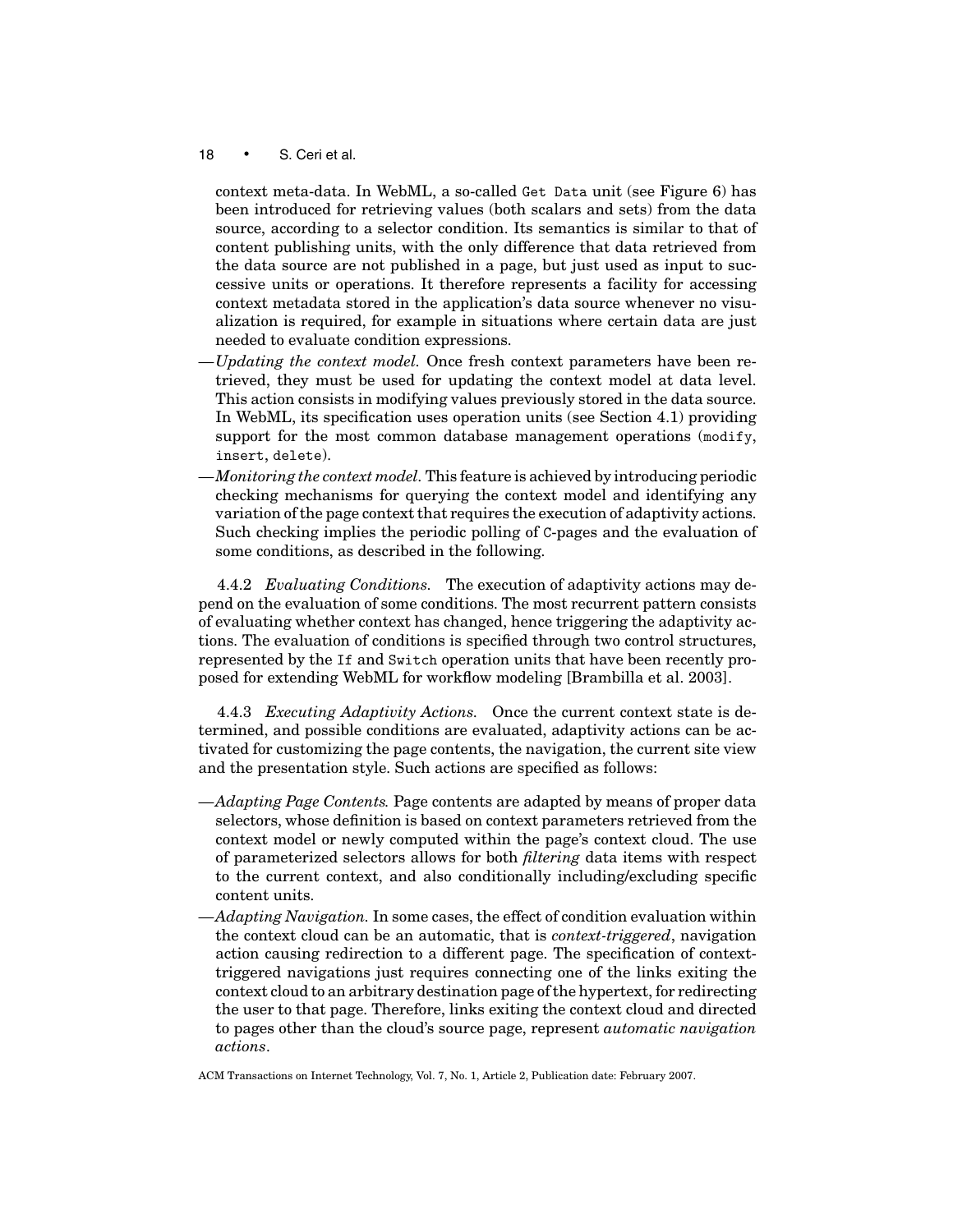#### Model-Driven Development of Context-Aware Web Applications • 19



Fig. 7. Visual notation for the *Change SiteView* unit.



Fig. 8. Visual notation for the *Change Style* unit.

- —*Adapting the Site View.* In some cases, a context-triggered switch toward a different site view is performed. Changes in the interaction context may in fact ask for a coarse-grained restructuring of the whole hypertext, for example because the user device has changed, or because he/she shifted to a different activity. Therefore, we have introduced a Change Site View unit (see Figure 7), which takes as input, the identifiers of a target site view and a target page, to be visualized in case a switch toward the specified site view is required. In order to support "contextual" switching, the input link also transports parameters characterizing the current state of interaction:
	- (a) The input parameters of the source page, which represent the last selections operated by the user;
	- (b) Global parameters, representing session data (e.g., user OID and group OID), as well as some past user selections;
	- (c) Parameters characterizing the current context, retrieved through the latest performed data acquisition cycle and not yet stored persistently into the context model.
- —*Adapting Presentation Style.* Sometimes context changes may require only fine-grained adaptations of presentation properties (i.e., due to varying luminosity conditions), not a complete restructuring of the overall hypertext. While adaptations of the page layout can be achieved by means of this latter approach or by conditionally including/excluding content units, we also defined a Change Style unit for dynamically selecting presentation style properties (see Figure 8). Style properties are collected in proper .css (Cascaded Style Sheet) files, and the unit allows the application to change at runtime, the style sheet associated to the application.

## 5. A MODELING EXAMPLE

The modeling framework described so far has been conceived and applied within the Italian FIRB research project MAIS (*Multichannel Adaptive Information Systems* [MAIS Consortium 2005]). For validating the project results, an

ACM Transactions on Internet Technology, Vol. 7, No. 1, Article 2, Publication date: February 2007.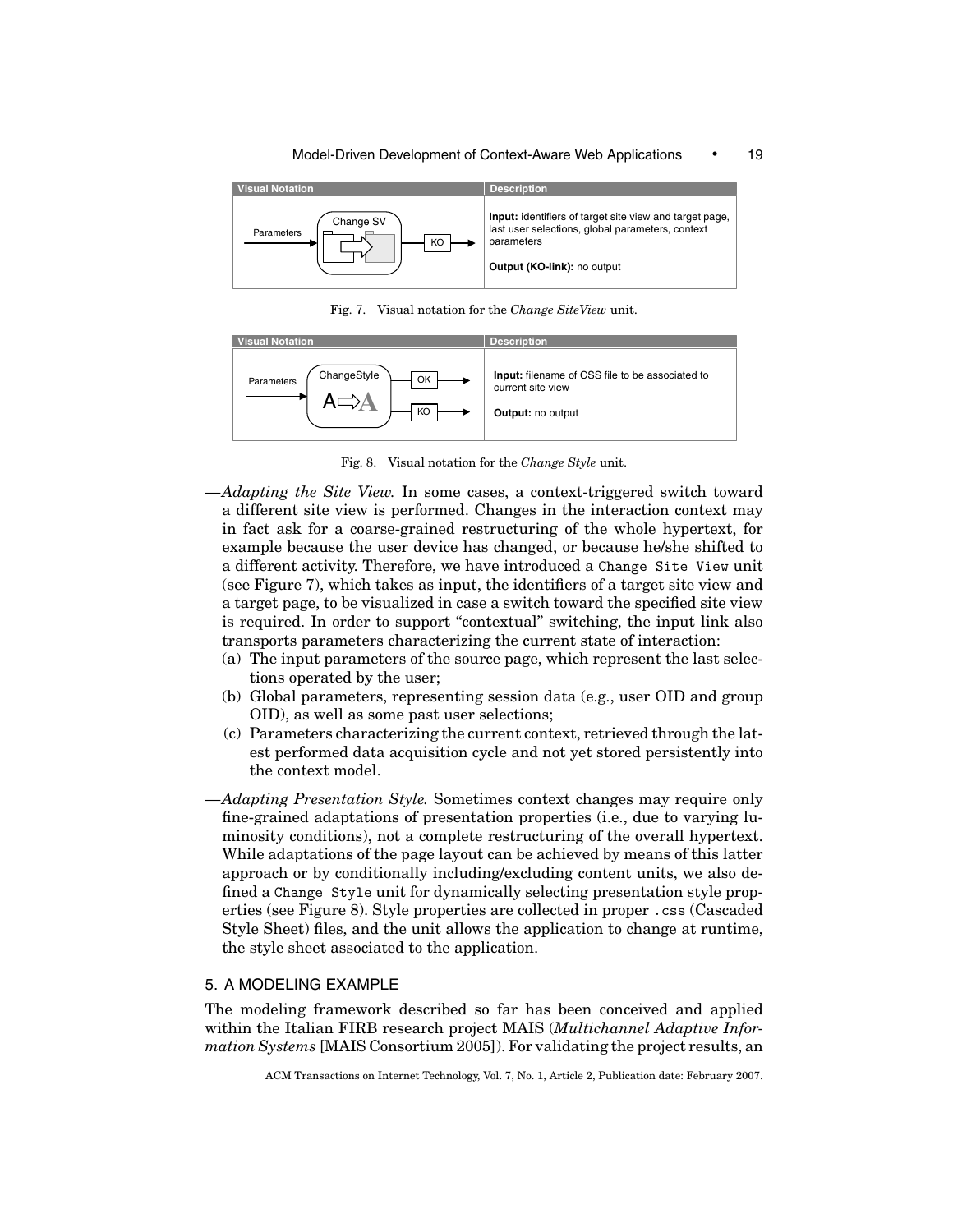

Fig. 9. Sample data schema for the Integrated Tourist Information System ITIS.

Integrated Tourist Information System (ITIS) has been considered as a case study; it provides tourists with up-to-date, personalized and location-aware information. For presentation purposes, in this article, we present a simplified version of the overall system design.<sup>3</sup> By combining outdoor and indoor location mechanisms, ITIS allows for suitable coarse-grained and fine-grained information support. Outdoors, ITIS provides mainly city maps and descriptions of sights as well as possible advertisements of nearby restaurants. Indoors, the available contents are defined autonomously by the administrators of the respective structures and vary from building to building. For example, the City Museum provides their visitors with location-aware descriptions of artworks and artists.

For the outdoor positioning of tourists, the system makes use of GPS (Global Positioning System) coordinates, whereas indoor sensing is achieved by means of active RFID tags. Each tourist is equipped with a PDA, a GPS module and a personal RFID tag, possibly integrated into the PDA. HTTP requests directed to ITIS are enriched with GPS coordinates by means of a small proxy server installed on the client PDA and managing the communication between PDA and GPS module. Indoor-sensed positions are directly fed into the application's context model by the sensing infrastructure.

Derived from this scenario, Figure 9 depicts the data source adopted by ITIS. Besides proper application data (entities CityMap, Room, Artwork and Artist), the entities GpsPosition and MuseumLocation build up the application's *context model*. While the GPS coordinates associated to users are updated by means of proper operations at hypertext level (see Figure 10), the association of locations inside the museum with users is maintained by the indoor sensing infrastructure, based on the PersonalRFID attribute of each user. More precisely, when a user enters one of the sensible areas in the museum, its PersonalRFID is revealed and the association area-user is updated.

 $3$ For more details and a demo, see http://dblambs.elet.polimi.it/Demos/

ACM Transactions on Internet Technology, Vol. 7, No. 1, Article 2, Publication date: February 2007.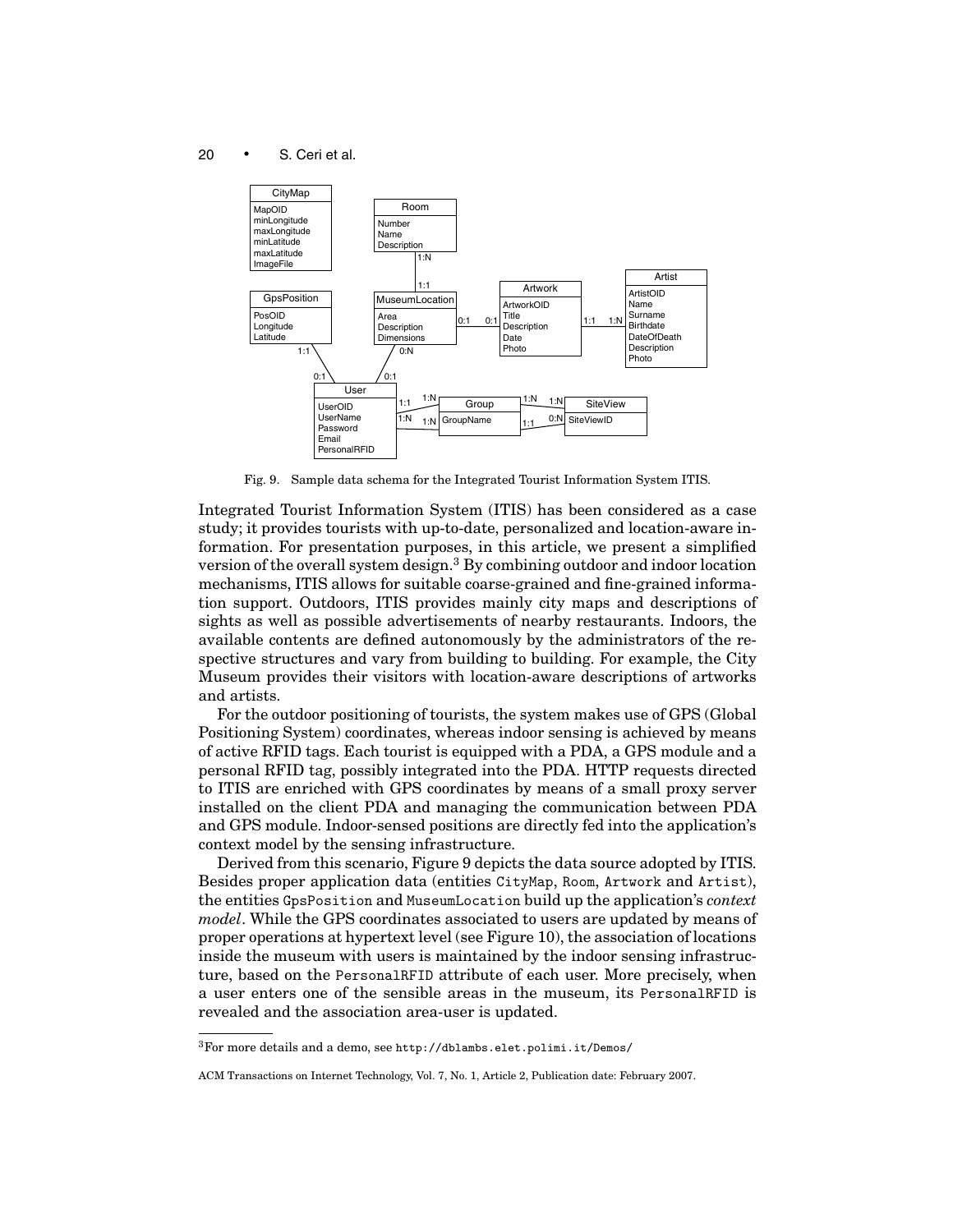

Fig. 10. Hypertext schema for the ITIS application. The schema only depicts context-related navigations (links), while user navigations are omitted for improving readability. Concurrency between user and context is discussed later in this article.

The hypertext model of the ITIS Web application depicted in Figure 10 is built on top of the data source of Figure 9. The schema includes both C-pages and C-areas, and shows only context-triggered navigation alternatives. Each container has its own chain of adaptivity actions, and some context parameters are passed hierarchically from outer context clouds to inner ones. For example, the parameters Lon and Lat (as well as the parameter CurrentUser) are generated by the outermost area and consumed by the cloud of the City Map page; also, the parameter Area is produced by the adaptivity actions associated to the Museum Area and is consumed for adapting the two pages Artwork and Room.

The outermost area is associated with actions for acquiring fresh context data and for updating the context model. More precisely, the current outdoor position of users is managed according to the following steps: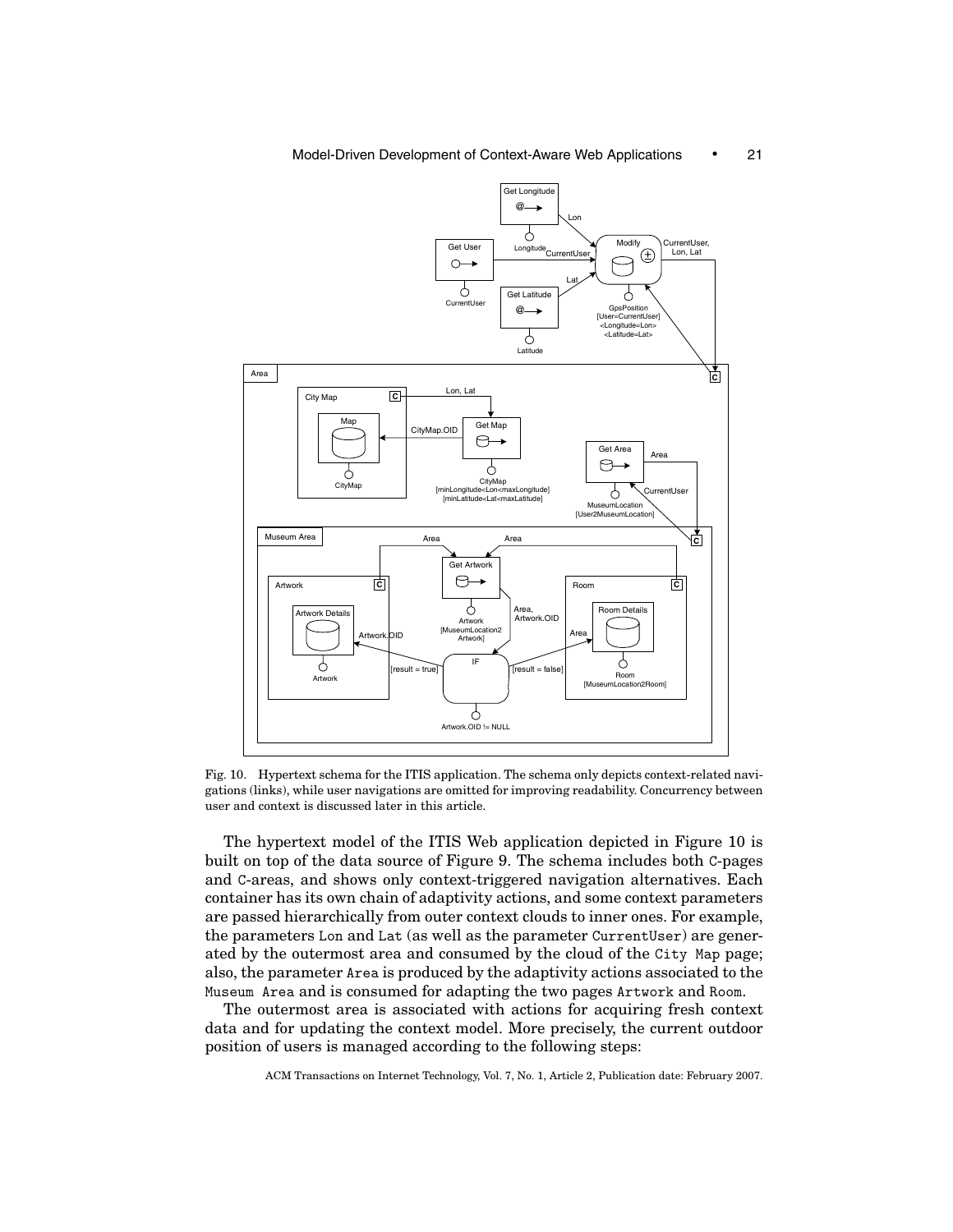- —The value of the session parameter CurrentUser, holding the current user ID, is retrieved through the Get User unit.
- —The value of client-side parameters representing the current longitude and latitude are retrieved by means of the Get Longitude and Get Latitude units.
- —The new GPS position is associated with the retrieved user by modifying the respective data entity (Modify unit).

These steps are executed each time the context clouds associated to one of the inner C-pages are evaluated. In order to guarantee the consistency of the context parameter passing mechanism, the steps are executed *before* any of the inner context clouds are evaluated. The Adaptivity Policy property for both the area and its pages is set to deferred; therefore the context clouds, from the outermost cloud to the cloud of the page, are evaluated only when automatic refreshes following the user access are generated. In other words, when a user is viewing page City Map, before executing the adaptivity actions on page refresh, the outer cloud is executed and the parameters CurrentUser, Lon, and Lat are set. Only afterward, the page adaptivity actions that require the parameters Lon and Lat in input are performed, and a suitable city map is chosen for rendering the HTTP response.

On the other hand, the pages contained in Museum Area are built upon indoor position data, which are retrieved by means of the context cloud associated to the Museum Area. Also for this area, the Adaptivity Policy is deferred. The only operation of the cloud consumes in input, the parameter CurrentUser and produces in output, the parameter Area, to be passed on to the inner pages.

The page Artwork, for example, uses the parameter Area for evaluating its adaptation rule that retrieves the ID of the artwork associated to the user's current position, checks whether the ID is not null (which would mean that no artworks exist in that position), and updates the content of the Artwork page if the retrieved ID contains a valid identifier. Otherwise, not being able to provide meaningful artwork details, the rule redirects the user to the page Room publishing details about the current exhibition room. The Room and Artwork pages share the same adaptivity actions, which trigger automatic navigations between the two pages as a function of the availability of proper artwork data.

# 6. COMPUTING CONTEXT-AWARE PAGES

The introduction of context-awareness requires a revision of the WebML page computation algorithm [Ceri et al. 2002a], which now needs to cope with the automatic execution of adaptivity actions associated to pages and containers.

The computation algorithm for conventional WebML pages is based on the computation of page-internal units. It starts by computing all the units that do not receive any link in input, and therefore do not need any parameter for their computation. Then, it proceeds with externally dependent units for which there are sufficient input values in the parameters passed to the page. Hence, until all possible units inside the page have been computed, the algorithm iteratively selects the unit to be computed next, on the basis of the following conditions: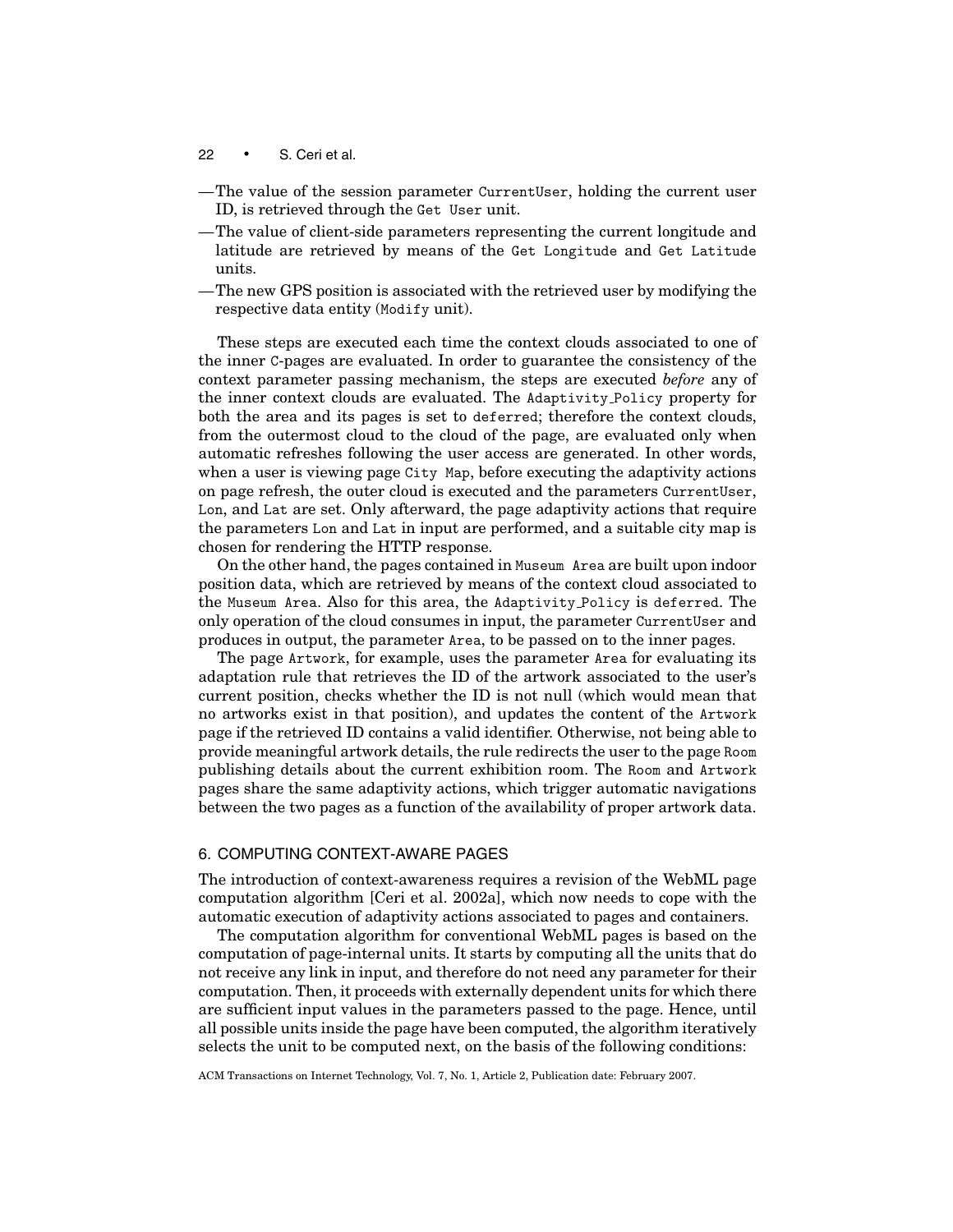- —All mandatory input parameters of the unit must have a value;
- —All units that could supply a value to an input parameter of the unit must have already been computed.

When computing hypertext schemas supporting adaptivity, the page logic must be adapted for covering the automatic execution of adaptivity actions associated to both pages and their outer containers. Therefore, computation of adaptive pages must not only tackle the problem of how to compute the units contained in the page, but it also must guarantee the correct activation and execution of the associated context cloud. As already expressed by Figure 4, this implies recursively evaluating each context cloud before actual page computation, starting from the outermost and up to the innermost (the cloud associated to the page to be computed). Hence, the computation logic for ordinary pages keeps its validity, but it now also handles possible adaptation operations by recurring over context clouds defined for pages and their containers. This behavior can be summarized by the following codeGen function, where buildContext and buildPage perform the computation of the context cloud and the page, respectively:

```
FUNCTION codeGen(C:Container)
BEGIN
 IF (contextAware(C) THEN {
    IF (included(C, C') AND contextAware(C')) THEN
      codeGen(C');
    newPage = buildContext(C);IF (newPage != null) THEN
      codeGen(newPage);
 }
 IF (isPage(C)) THEN
    buildPage(C);
END
```
In particular, buildContext returns a value that, when the evaluation of the context cloud triggers an automatic navigation to a different page newPage, represents a pointer to the target page. This value is null when any automatic navigation is required. Also, the immediate or deferred activation of the context cloud computation within the buildContext function is subject to the adaptivity policy associated to the C-container under evaluation.

## 6.1 Specificity Rules

In some page configurations, it may happen that a unit has multiple incoming links assigning values to the same parameter. Since only one value has to be considered, the computation of the unit is ambiguous. Some *specificity rules* are therefore necessary for deciding which one of the incoming values to use.

For ordinary pages, the specificity of input parameters is assessed according to the following principles [Ceri et al. 2002a]: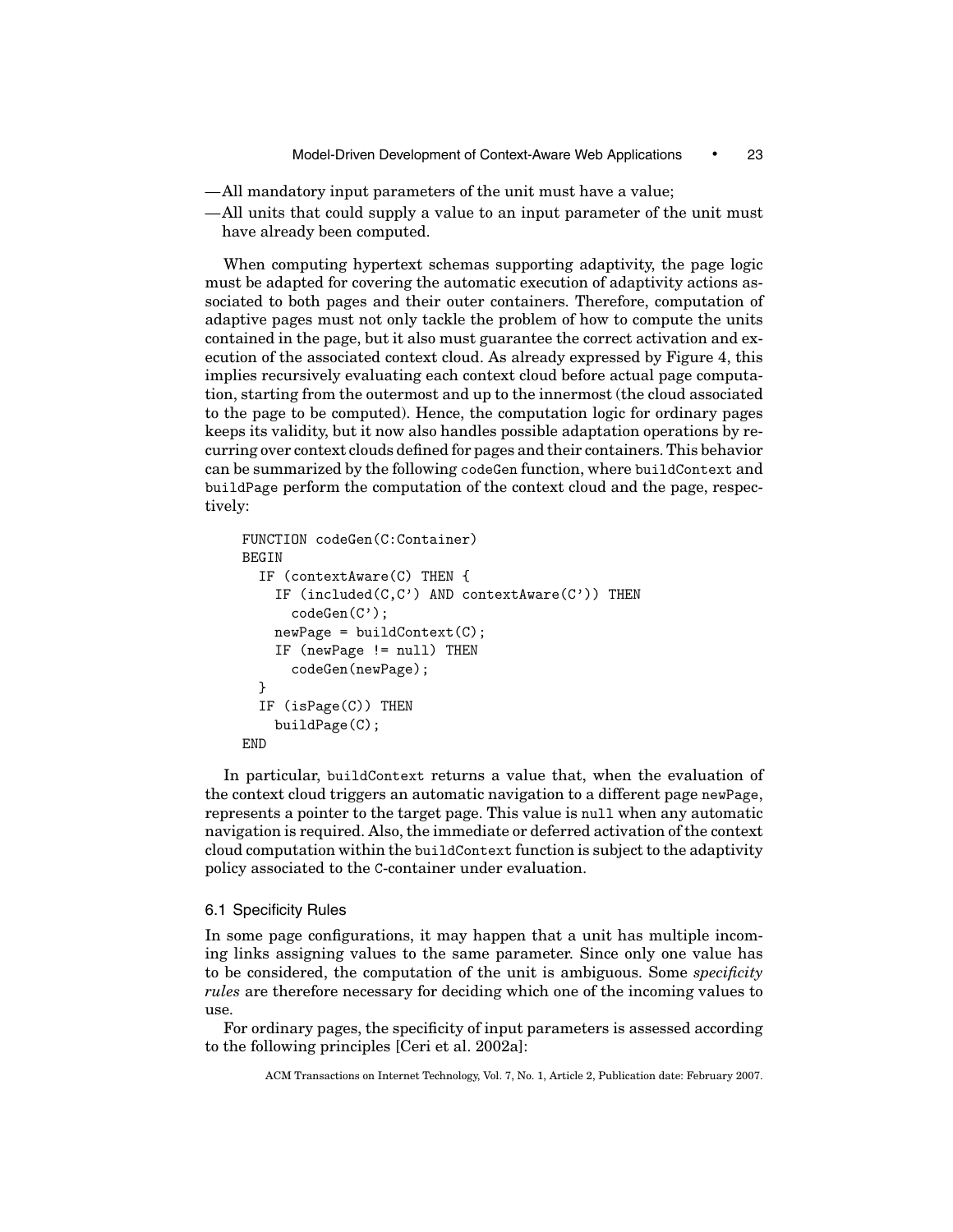- 24 S. Ceri et al.
- (1) Values that derive from the current user's choice, expressed by the last navigation event, are the most specific;
- (2) Values that depend on past user's choices or derive from global parameters accessed through Get units are the second most specific;
- (3) Values heuristically deriving from the content of other units are the least specific.

In the case of context-aware pages, the specificity rules are extended by means of a further condition to be evaluated *before* any other rule. Such a rule states that *values deriving from the computation of the page's context cloud (if evaluated) are the most specific*. The new specificity rule promotes context as a new actor that can cause navigation actions or page adaptations.

Coherent with this choice, the following classification shows the three possible situations that may occur when accessing pages:

- —*Non-context-aware pages*: the ordinary specificity rules, not considering any adaptivity actions, apply, and units are computed as usual.
- —*Access to C-labeled pages with deferred adaptivity*: adaptivity actions possibly defined for such pages are ignored at the first page access, in order to grant the *user* the highest priority. Possible adaptivity actions, specified for the page and its outer areas, are evaluated in response to automatic refreshes, periodically generated after the first user's access to the page. This may result in overwriting previous user choices.
- —*Access to C-labeled pages with immediate adaptivity*: the adaptivity actions are evaluated at each page request, including the first page access by the user.

Figure 11 illustrates the steps required at runtime for computing dynamic page templates, and highlights the additional computation required by contextaware pages. The use of a parameter automatic, appended to the HTTP page request, becomes necessary for identifying that a page has been requested by the automatic refresh mechanism and not by the user. As the figure shows, when the Web server receives a new page request, it decodes the incoming request parameters and, only for C-pages, it verifies whether adaptivity is needed. This check consists of (i) evaluating the value assigned to the Adaptivity Policy page property and (ii) verifying the existence of the automatic parameter in the URL string. Accordingly, page computation proceeds as follows:

- —If adaptivity is not required (for conventional pages or for the first user's access to C-pages with deferred policy), computation proceeds along the left hand side.
- —If adaptivity is required: when Adaptivity Policy = ''immediate'', or when Adaptivity\_Policy =  $'$  deferred'' and parameter automatic = ''yes'', the computation proceeds along the right hand side. Two different adaptivity actions can be undertaken:
- —*Page adaptation*: the database is accessed for reading the current state of the context, and some parameters are updated accordingly. Thus computation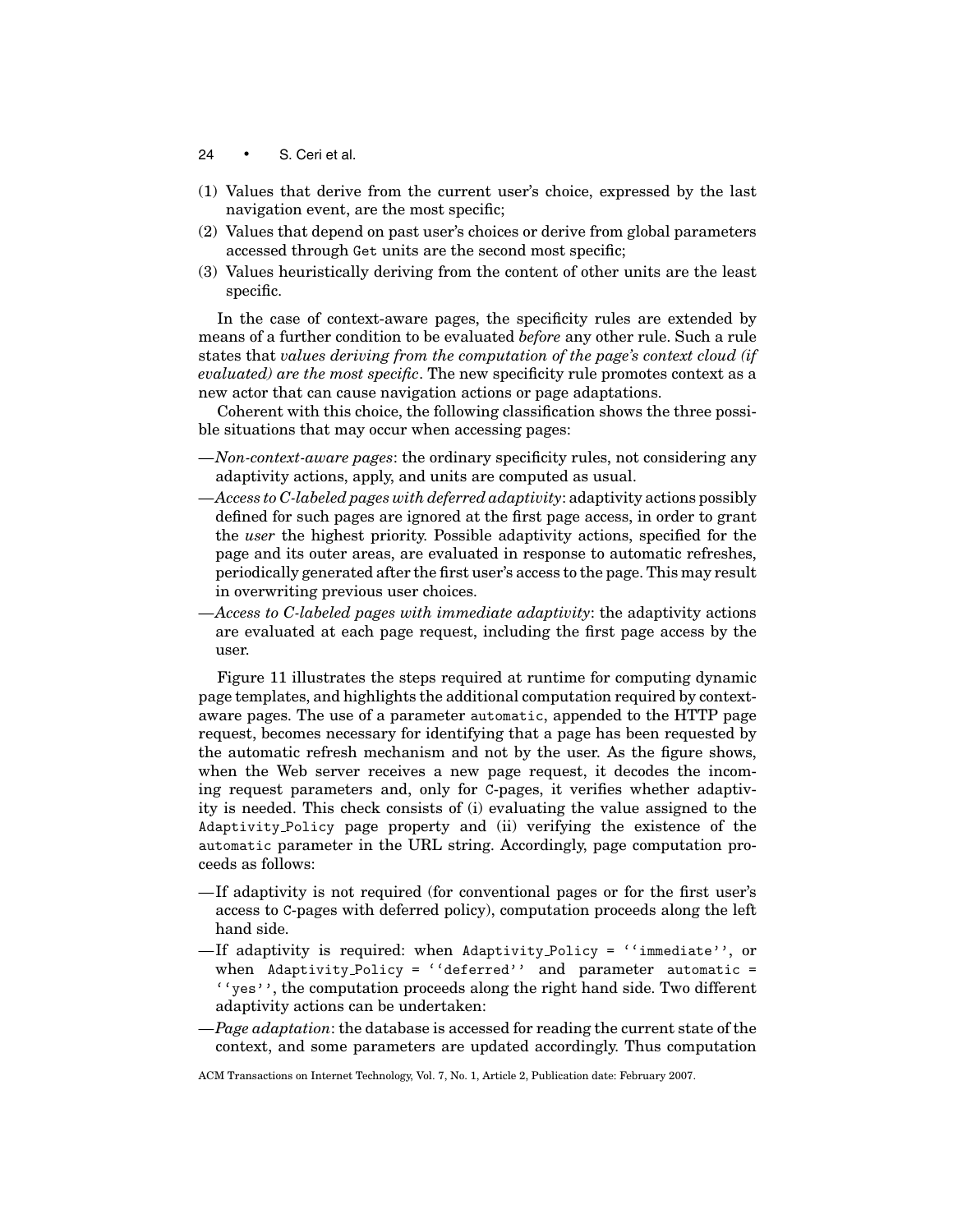

Fig. 11. Computation of context-aware page templates.

proceeds as with ordinary pages. The new value of context parameters will cause the adaptation of page content or style.

—*Navigation toward a different page*, within or outside the current site view: in this case, the computation process generates a new page request, and the page computation process starts anew, with the parameter automatic  $=$  $\cdots$ no''.

It is worth noting that *infinite loops* with nonterminating evaluations of the context state could arise in the execution of chains of context clouds. This may occur when the target page of an automatic navigation starting from an "immediate" C-page also adopts an immediate adaptivity policy, and its context cloud is in conflict with the adaptivity actions specified for the source page. This in fact could redirect the user back to the source page, then again to the target page (due to the immediate policy), and so on.

The problem of nontermination is well-known in active databases (see, e.g., Widom and Ceri [1996]; Aiken et al. [1992]; Baralis and Widom [1994]) and it is not surprising to find it applicable to adaptive Web computations; however, a sensible design of the Web application should rarely cause conflicts or nontermination. Design-time techniques can be used for checking either the acyclicity of page invocation graphs (a sufficient condition) or the lack of interference of cyclic page invocations (based upon semantics), along the directions outlined in Widom and Ceri [1996].

A design guideline for preventing infinite loops is to avoid cycles of automatic navigations involving source and target pages, both with immediate adaptivity. When cycles need to be defined, a deferred policy for the involved pages is recommended. This ensures that the target page, is rendered to the user before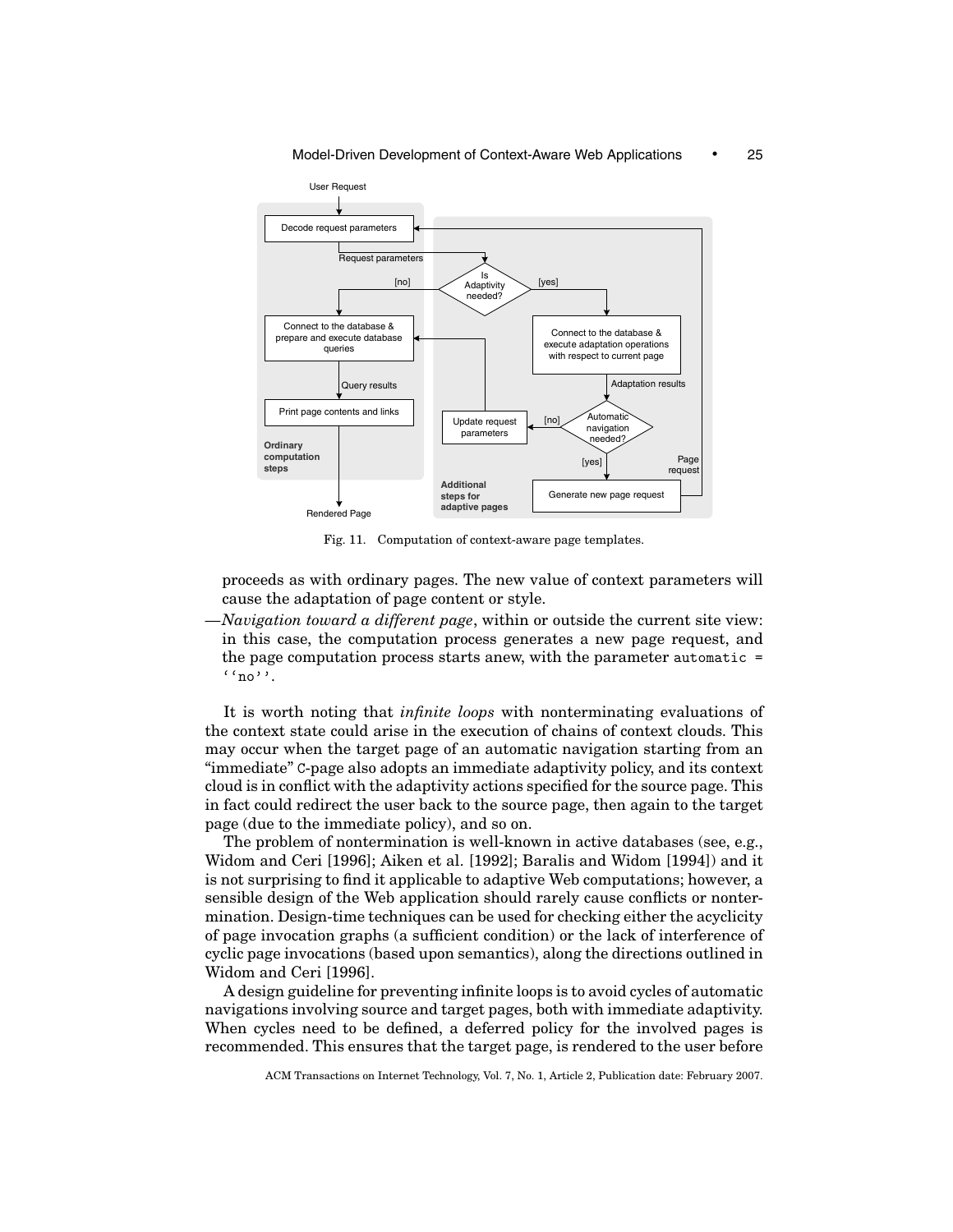

Fig. 12. Hypertext schema presenting either an adaptive or a nonadaptive behavior at runtime. Link1 and Link2 represent possible user navigations toward the context-aware page under investigation.

considering additional adaptivity actions. Therefore, the user can interrupt the possible cycle by disabling the context-aware modality or navigating to another page.

### 6.2 Context-Aware Page Computations

This section shows some examples of page computation with the objective of clarifying the interleaving and cross-effects among user navigation actions, automatically generated page requests, and adaptivity actions. The examples show that the page modeling logic needs to be well understood when pages are context-aware.

Consider the page in Figure 12, and assume it not to be "context-aware," in the sense that it does not reflect any change of context (therefore the figure has to be seen "without" the C-label); however, it reads context-specific metadata, as represented by the Get User and Get Area units, respectively retrieving the current user, and its current museum area as shown by the User2MuseumLocation relationship. The page can be accessed along two links. Link1 does not carry parameters to the page, while Link2 carries as parameter an area, selected by the user by means of the area index shown in page List of Areas. The logic of the page, computed according to "standard" specificity rules, as described by items (1-3) of section 6.1, is to show the details of the artwork of the user-selected area if the page is accessed along Link2, and otherwise to show the artwork details for the user's current area. In particular, when Link2 is traversed, the specificity of the user-selected area prevails in the computation of the Artwork Details unit, and the page does not adapt its content to the current area where the user is located.

Consider then what happens if the page behaves as a context-aware page, as it is indeed represented by the C-mark in the figure. The following behavior occurs (independently of the chosen adaptivity policy):

—If the page is accessed along Link1, changes to the location of the user are reflected by a change of the artwork details being displayed; the page correctly adapts its content to the current area thanks to the Get User and Get Area units, which are able to read context data. At each refresh following the first user access, the page is also updated with respect to the current context.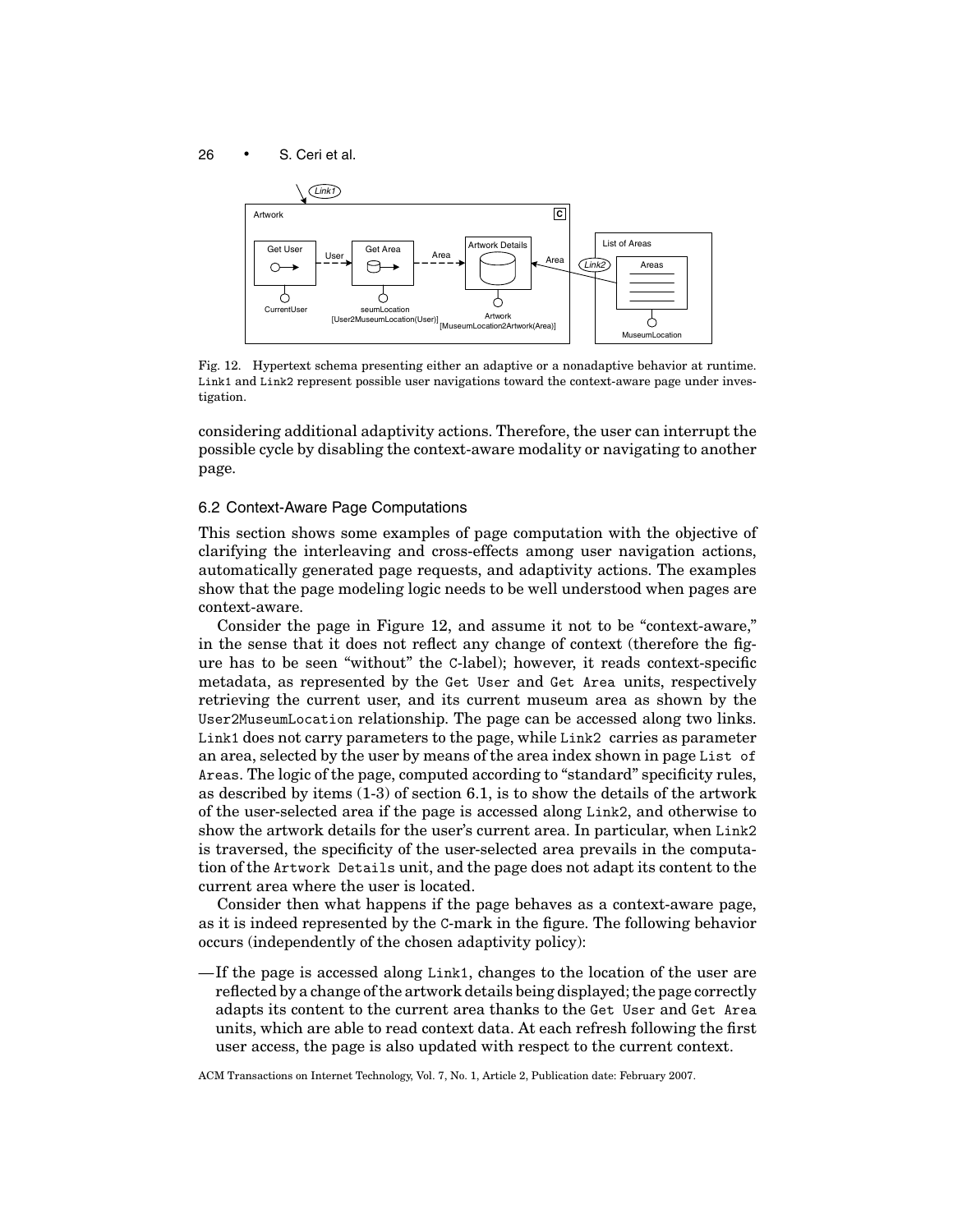### Model-Driven Development of Context-Aware Web Applications • 27



Fig. 13. Overwriting out-of-date link parameters. Link1 and Link2 represent user-navigated access to page Artwork. Link3 transports fresh context data, retrieved within the context cloud, which overwrite past user choices.

—However, if the page is accessed along Link2, then the user-selected value (the most specific) prevails, and the page does not adapt its content. This value also prevails at each refresh.

The second behavior keeps the content of the page unchanged when the page is initially accessed by a link carrying a user selection; the designer could instead opt for a uniform behavior for both cases (and therefore, a "uniform adaptivity" regardless the navigated link). This uniform behavior can be achieved by redesigning the page so as to make the retrieval of the current area an explicit context-specific operation. Such evaluation should therefore be part of a context cloud, as indicated in Figure 13. In this way, adaptivity actions are given a higher priority with respect to past user selections. Assuming a deferred adaptivity policy, the page is then computed as follows:

- —**Page access along Link1.** The page Artwork is accessed through a link that does not carry any parameters, and the page shows the details of the monuments in the area where the user is located. Being the first page access, this user-navigated link does not activate the adaptivity actions in the context cloud. Context data are, however, retrieved by means of the Get Data unit inside the page.
- —**Page access along Link2.** The page Artwork is accessed through a link providing the area selected by the user. As in the previous case, this link does not trigger the context cloud. The page does not adapt its contents at all, because the parameter of Link2 prevails over the Area parameter produced by the Get Data unit.
- —**Page access through refresh.** The context cloud actions are executed. As a result, the current user area is passed in input to the unit Artwork Details by using Link3. For the data unit to be computed, three values of the Area parameter are now available: the last user-selected area OID provided by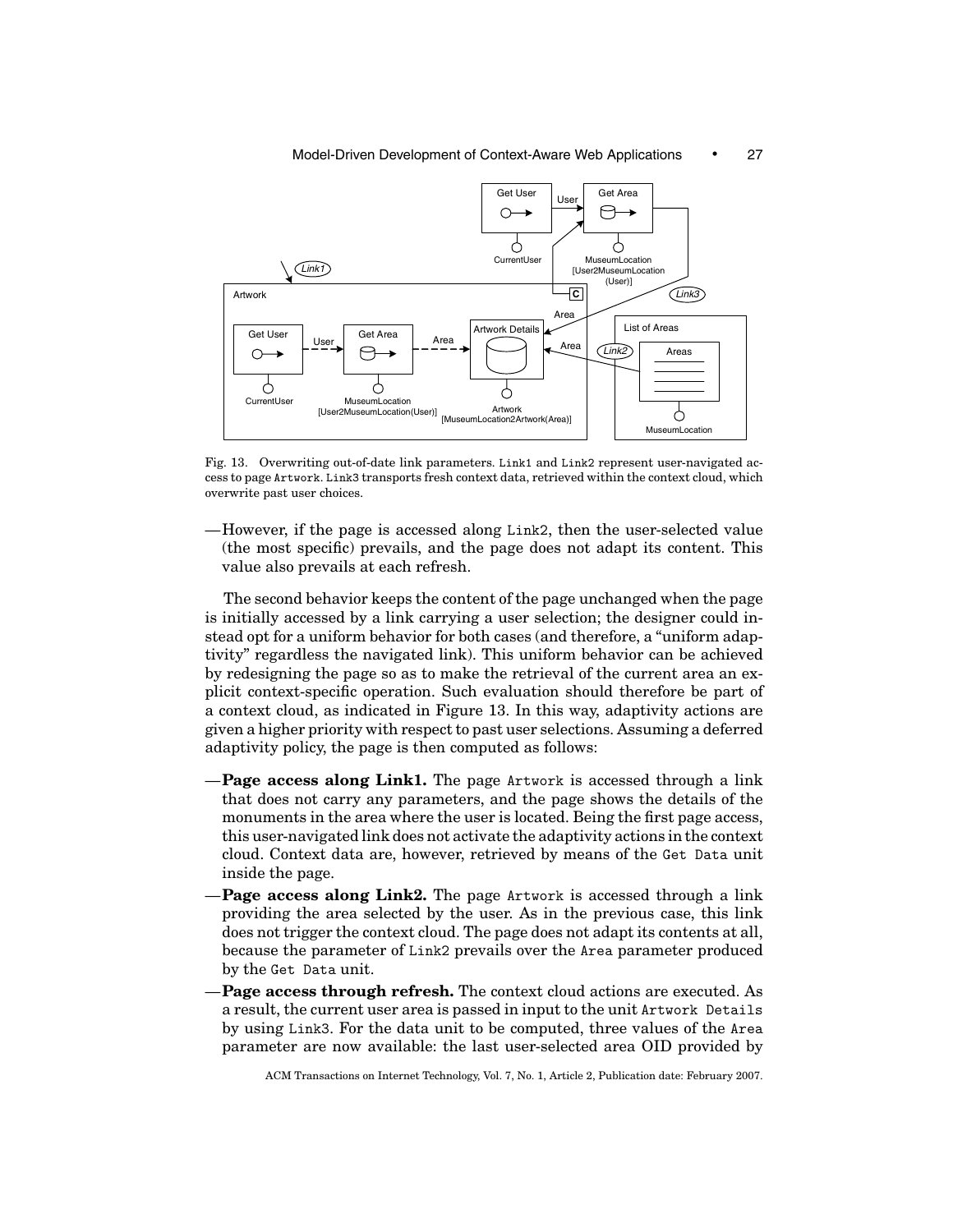Link2, the area OID retrieved by means of the get data unit internal to the page, and the area OID retrieved by the context cloud and provided by Link3. According to the specificity rules, values generated within the context cloud prevail over user-generated values; thus Link3 "overwrites" Link2, regardless of the initial access to the page.

In case of an immediate adaptivity policy, values generated within the context cloud always prevail, because the context cloud is evaluated at each page access, regardless of the navigated link and the actor of the navigation (user versus automatic refresh).

The three examples discussed in this section show three possible types of context-awareness: *static* (for conventional pages, making use of Get units for retrieving the current values for context data), *dynamic with distinct refresh semantics based on the initial access* as represented in Figure 12, and *dynamic with uniform refresh semantics* as represented in Figure 13. Each of them is applicable in given cases, and the designer should choose the most appropriate one.

## 7. IMPLEMENTATION EXPERIENCES

In the context of the MAIS project, model extension, code generation, and runtime experiments were conducted, allowing us to successfully cover all aspects of the outlined modeling approach. Prototype development proceeded by two complementary steps; the first produced an external proof-of-concepts extension of the WebML runtime environment; the latter finally yielded to an (internal) extension of the WebML CASE tool *WebRatio* [WebModels s.r.l. 2005].

The external solution fully reflects the page computation logic outlined in Figure 11 and builds on a preprocessing mechanism for page requests. Within the MVC (*Model View Controller* [Davis 2001]) architecture of the WebML runtime environment [Ceri et al. 2003], a modified application *controller* accepts arbitrary HTTP requests and checks whether they refer to context-aware pages (as indicated by the presence of the request parameter automatic—see Section 6.1) or to conventional ones. In the case of requests for conventional pages, the controller simply proceeds with page content computation; in the case of context-aware pages, it first performs the associated adaptivity actions and then proceeds with the computation of page contents. Controller and adaptivity actions are implemented by hand, and allow managing (i) access to context data, (ii) adaptivity of page contents by overwriting request parameters, and (iii) automatic navigation actions by generating substitutive page requests. Controller logic and page-specific adaptation logic are intermixed and hardwired within a dedicated Java servlet in charge of preprocessing HTTP requests directed to the Web application.

This first proof-of-concepts prototype allowed us to assess the feasibility of the proposed conceptual modeling solutions, to set up an experimentation environment for simulating and testing their viability, and to improve some minor aspects. The external adaptation solution takes full advantage of the existing WebML runtime environment by preprocessing its input, but lacks support for visual design and automatic code-generation starting from adaptive WebML schemas.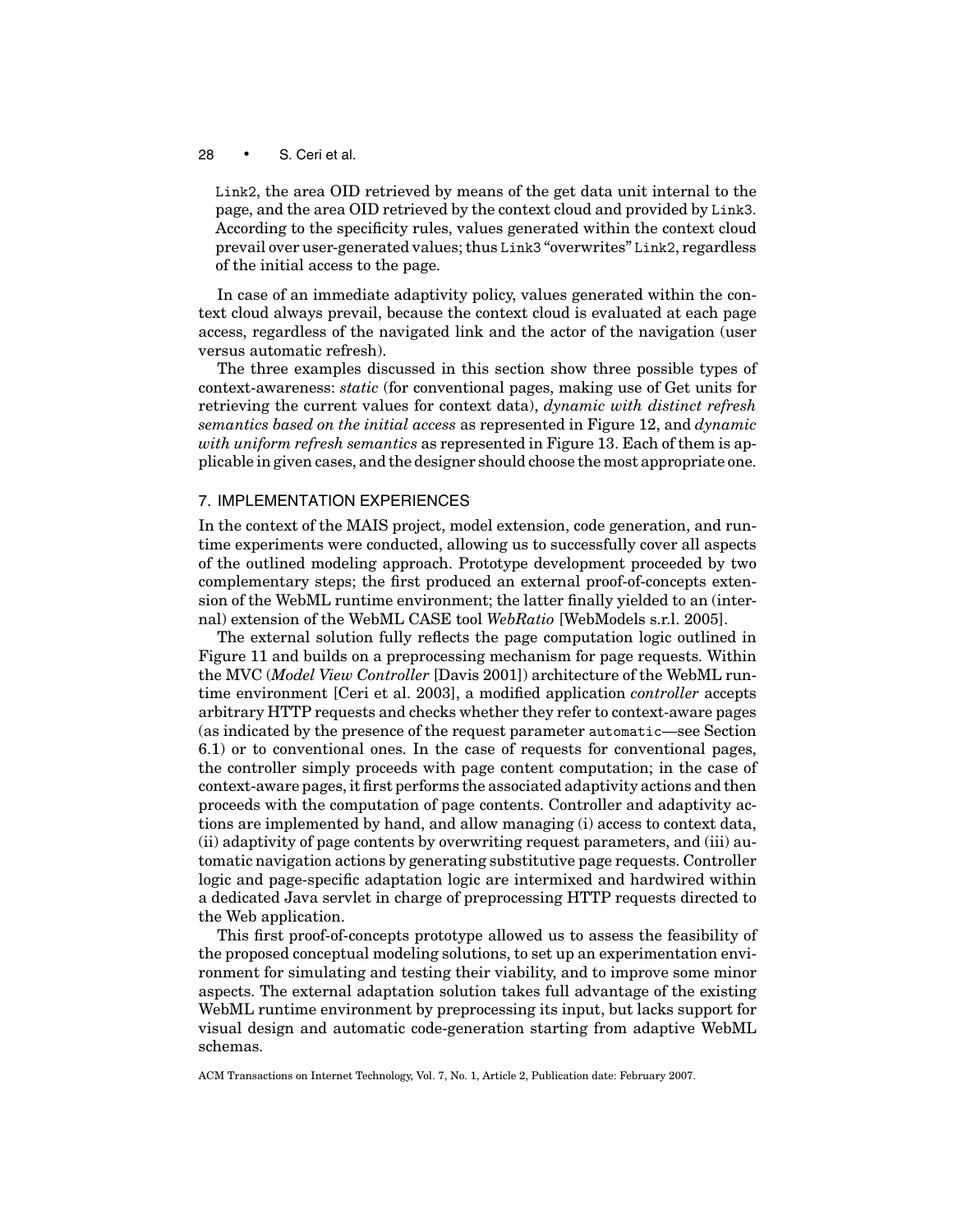The two previous aspects are addressed by the second prototype, which consists in the extension of the WebRatio tool to fully reflect the proposed (visual) design method. The implementation exploits WebRatio's native extension mechanisms, which allow adding new features by means of so-called *custom units*, a mechanism, that already has demonstrated its power when extending the CASE tool to support communications with Web services [Manolescu et al. 2005] and workflow-driven hypertexts [Brambilla et al. 2003].

In particular, the extension occurred along two complementary dimensions: the first dimension referred to the new adaptivity actions described in Section 4.4 (to be applied in the context cloud), while the second dimension concentrated on the introduction of context-aware pages as described in Section 4.3 (contextaware areas or site views are not supported yet). Novel operations defined as custom units are: the Get ClientPar unit,<sup>4</sup> the Get Data unit, the Change Site View unit, and the Change Style unit. The introduction of context-aware pages required an extension of the page logic, yielding a further new content unit (called Context unit), to be used in place of the C-label associated to contextaware pages and triggering the context cloud logic. This unit also contains the parameter passing logic and manages the polling mechanism, granting the context cloud control when required, according to the chosen adaptivity policy.

With respect to the first experiments conducted, this second prototype implementation finally allows us:

- —To support the design of arbitrary context-aware Web applications and the automatic generation of the respective program code;
- —To fully reflect the adaptive design method proposed in this article;
- —To capitalize on the WebML CASE tool and runtime environment.

The screenshot in Figure 14 refers to the extended visual WebRatio environment, and shows a WebML model fragment of the location-aware ITIS Web application described in Section 5. Context-aware pages contain the aforementioned Context unit, which takes in input the current user's longitude and latitude (accessed by means of two Get ClientPar units) and forwards them to the single pages' context clouds in case adaptivity actions must be triggered. We omit a detailed description of the single modeling constructs, and rather focus the reader's attention on the following two peculiarities: (i) City map data are retrieved by means of an external Web service;<sup>5</sup> the operations outside the Assistant area manage the respective communications. (ii) Since proper context-aware containers (areas and site views) are not yet supported by the current version of WebRatio, typical area-level adaptivity actions (e.g., accessing longitude and latitude) are repeatedly specified as page-level operations. Support for context-aware containers is planned for future versions of the WebML CASE tool.

<sup>4</sup>In the current implementation, the communication of client-side sensed data occurs by appending parameters to the URL of the requested page. Other communication mechanisms, also based on the SOAP communication protocol, are planned for future releases.

<sup>5</sup>Microsoft MapPoint Web Service, http://www.microsoft.com/mappoint/products/webservice/ default.mspx

ACM Transactions on Internet Technology, Vol. 7, No. 1, Article 2, Publication date: February 2007.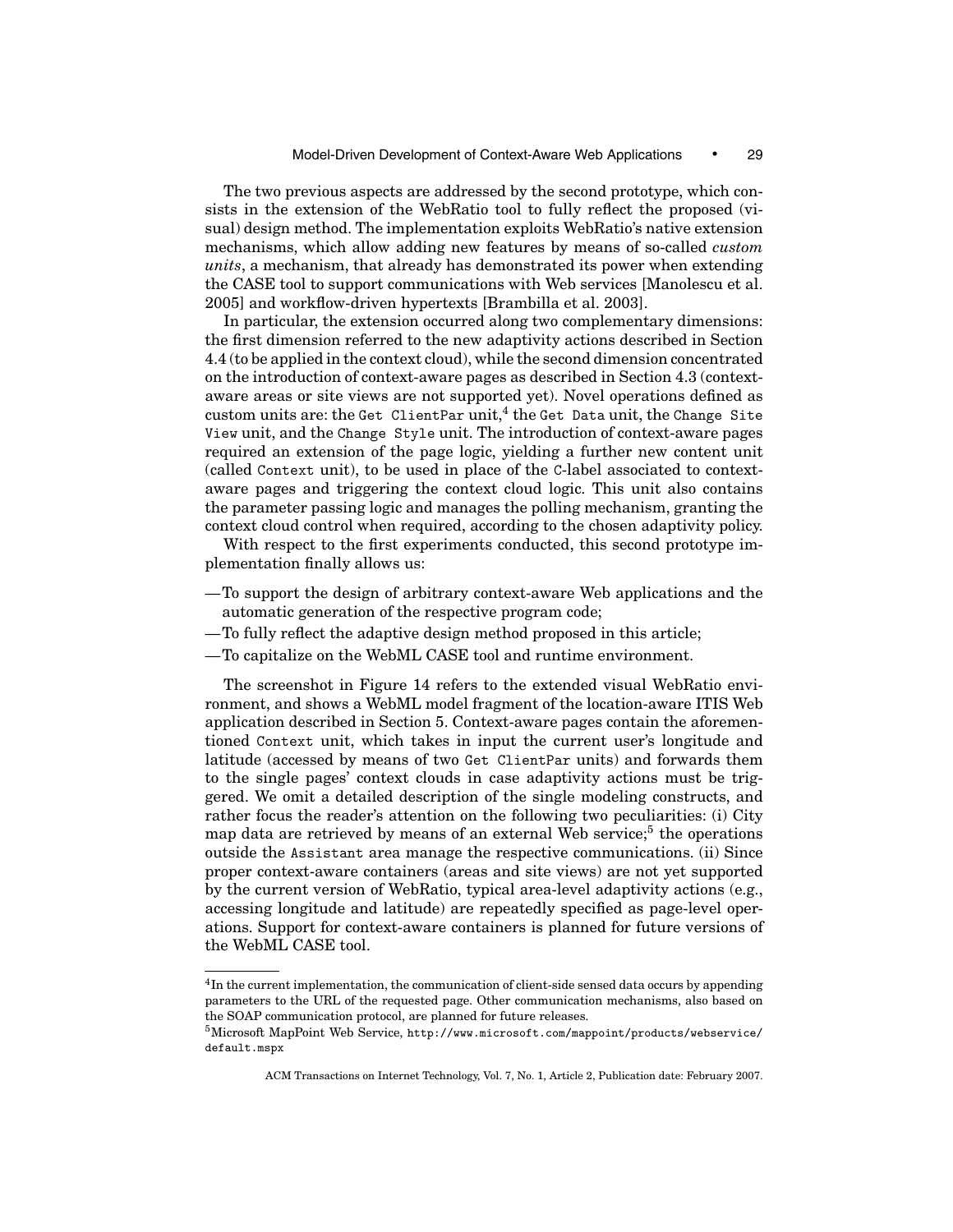

Fig. 14. Screenshot of the visual environment of the WebML CASE tool, showing a fragment of the location-aware ITIS Web application design.

# 8. CONCLUSIONS AND FUTURE WORK

In this article, we have considered a relevant aspect of modern Web applications: adaptivity to context; and we have shown how such aspect requires increasing the expressive power of Web application models so as to incorporate changes in the page generation logic that depend on the context. The proposed approach, based on WebML, enables a fully automatic generation of adaptive applications. However, the proposed design primitives are general in nature, and context modeling, adaptation changes, parameter passing, and the use of refresh, can be manually encoded by Web programmers.

The solutions described in this article have been extensively tested in the context of the MAIS project, by altering the run, time component of WebRatio; this proved that these solutions are feasible and meets an important customer demand. As such, they will be integrated into a future release of the WebRatio environment.

As a continuation of this research, we are now defining a formal model for analyzing possible conflicts and inconsistencies that may be caused by the activation of adaptivity actions. We are also studying how device-specific Web services could be published (by using the new "service view" concept of WebML [Brambilla et al. 2005]), so as to enable the model-driven specification of metadata management for context data. Additionally, we are studying adaptability modes, which are either time-dependent (their refresh delay can be modeled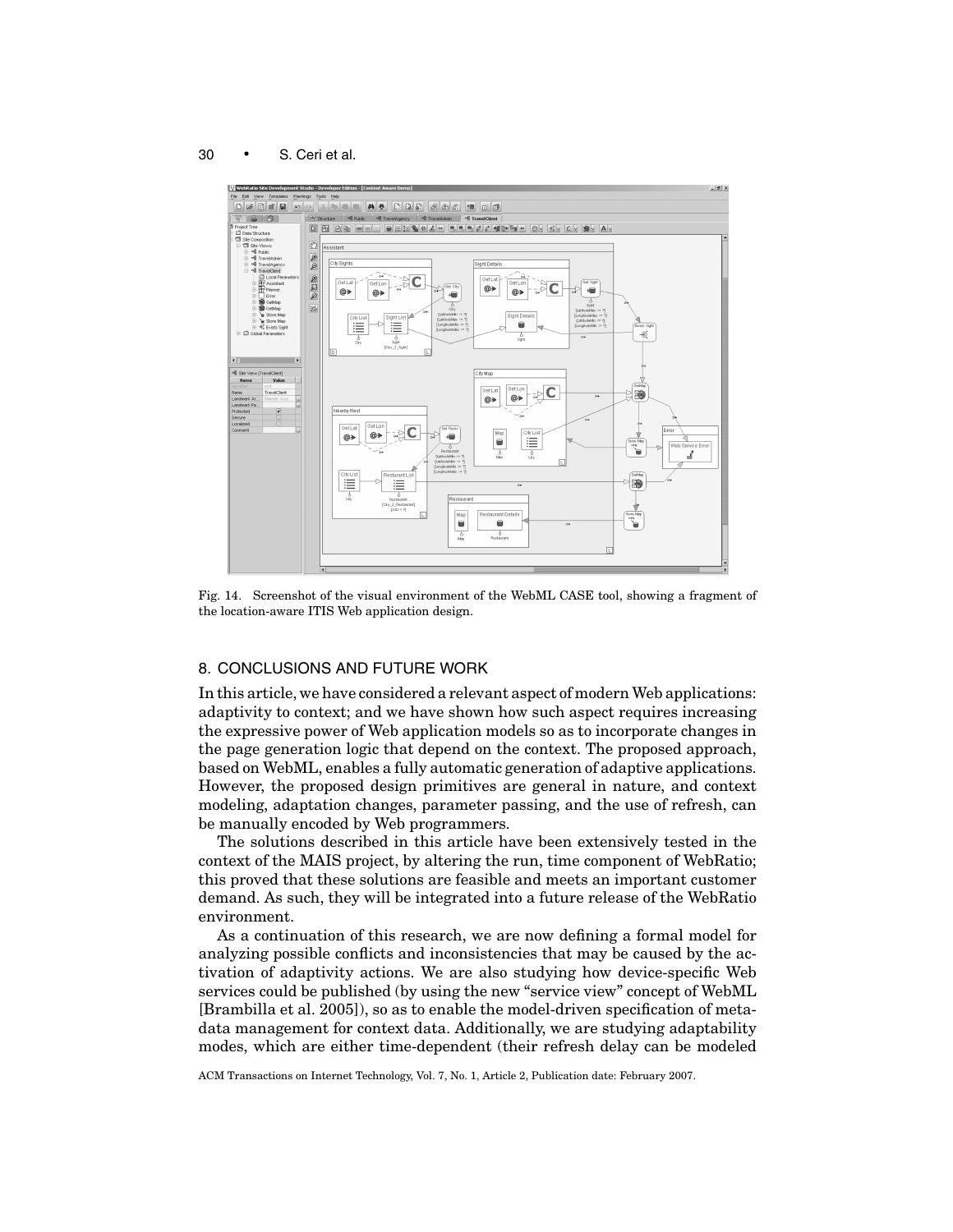according to given policies) or real-time (their triggering is immediate thanks to client-side aware extension).

Further efforts will investigate the potential of postprocessing mechanisms for fine-grained adaptation of presentation properties: adaptive link hiding, and study techniques for noninvasive refresh management. The adoption of Rich Internet Application (RIA) technologies [Macromedia Inc. 2003; Laszlo Systems 2005] will especially enable background communication between the client devices and the application server, which are useful for querying the context state, and refreshing pages only when required. This will lead to an "active" context-awareness [Ceri et al. 2005] stressing the importance of context monitoring as a mechanism operating autonomously and transparently in the background, thus providing active support. The expected result is an improvement of the overall application efficiency and usability. In order to verify the usability of the proposed adaptivity paradigm, we are planning some experiments involving real users. The aim is to investigate the right balance between user-controlled interactions and context-triggered adaptations.

#### **REFERENCES**

- AIKEN, A., WIDOM, J., AND HELLERSTEIN, J. M. 1992. Behavior of Database Production Rules: Termination, Confluence, and Observable Determinism. In *Proceedings of the SIGMOD Conference*. ACM, 59–68.
- BARALIS, E. AND WIDOM, J. 1994. An Algebraic Approach to Rule Analysis in Expert Database Systems. In *Proceedings of the VLDB Conference*. Morgan Kaufmann, 475–486.
- BARNA, P., HOUBEN, G.-J., AND FRASINCAR, F. 2004. Specification of Adaptive Behavior Using a General-Purpose Design Methodology for Dynamic Web Applications. In *AH'04—Proceedings of Adaptive Hypermedia*. 283–286.
- BELOTTI, R., DECURTINS, C., GROSSNIKLAUS, M., NORRIE, M. C., AND PALINGINIS, A. 2004. Interplay of Content and Context. In *ICWE*. 187–200.
- BRAMBILLA, M., CERI, S., COMAI, S., FRATERNALI, P., AND MANOLESCU, I. 2003. Specification and Design of Workflow-Driven Hypertexts. *J. Web Eng. 1,* 2 (April), 1–100.
- BRAMBILLA, M., CERI, S., FRATERNALI, P., ACERBIS, R., AND BONGIO, A. 2005. Model-driven Design of Service-enabled Web Applications. In *Proceedings of the 2005 SIGMOD Conference*, ACM, 851–856.
- BRUSILOVSKY, P. 1996. Methods and Techniques of Adaptive Hypermedia. *User Model and User-Adapted Interaction 6,* 2-3, 87–129.
- CERI, S., DANIEL, F., FACCA, F. M., AND MATERA, M. 2005. Model-driven Engineering of Active Context-Awareness. Tech. Rep. 11.9.2005, Politecnico di Milano. Available at http://dblambs. elet.polimi.it/DBLambs/Publication.php?Publication\_OID=38.
- CERI, S., FRATERNALI, P., BONGIO, A., BRAMBILLA, M., COMAI, S., AND MATERA, M. 2002a. *Designing Data-Intensive Web Applications*. Morgan Kaufmann.
- CERI, S., FRATERNALI, P., BONGIO, A., BUTTI, S., ACERBIS, R., TAGLIASACCHI, M., TOFFETTI, G., CONSERVA, C., ELLI, R., CIAPESSONI, F., AND GREPPI, C. 2003. Architectural Issues and Solutions in the Development of Data-Intensive Web Applications. In *Proceedings of CIDR 2003*, (Jan.), Asilomar, CA.
- CERI, S., FRATERNALI, P., AND MATERA, M. 2002b. Conceptual Modeling of Data-Intensive Web Applications. *IEEE Internet Computing 6,* 4 (July-August), 20–30.
- CERI, S., FRATERNALI, P., AND PARABOSCHI, S. 1999. Data-Driven One-To-One Web Site Generation for Data-Intensive Applications. In *Proceedings of VLDB'99*. Morgan Kaufmann.
- DAVIS, M. 2001. Struts, an Open-source MVC Implementation. http://www-106.ibm.com/ developerworks/library/j-struts/?n-j-2151.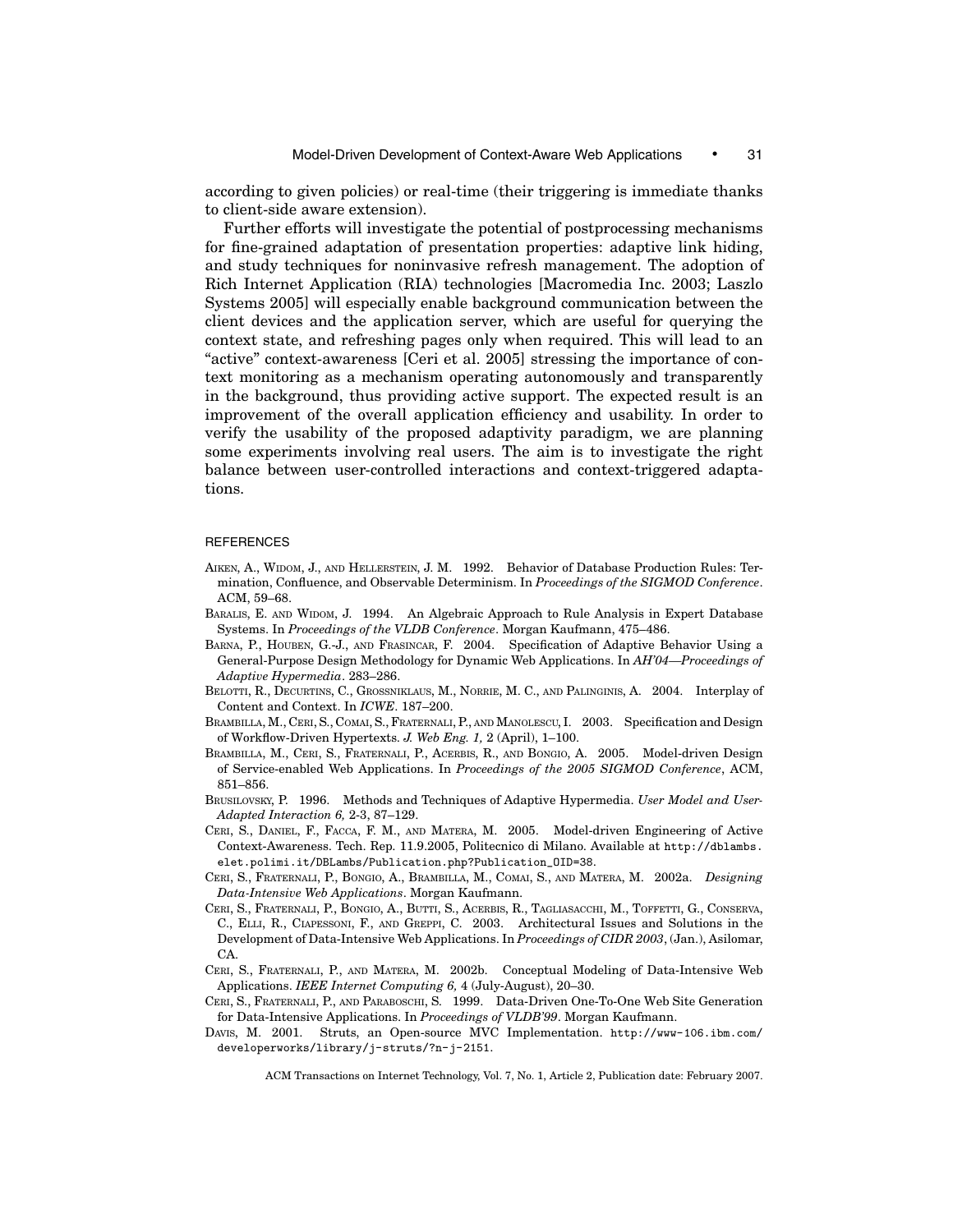- DE BRA, P., AERTS, A., BERDEN, B., DE LANGE, B., ROUSSEAU, B., SANTIC, T., SMITS, D., AND STASH, N. 2003. AHA! The Adaptive Hypermedia Architecture. In *HYPERTEXT '03: Proceedings of the 14th ACM conference on Hypertext and hypermedia*. 81–84.
- DE BRA, P., HOUBEN, G.-J., AND WU, H. 1999. AHAM: a Dexter-based Reference Model for Adaptive Hypermedia. In *HYPERTEXT '99: Proceedings of the 10th ACM Conference on Hypertext and hypermedia : returning to our diverse roots*. 147–156.
- DEY, A. K. AND ABOWD, G. D. 2000. Towards a Better Understanding of Context and Context-Awareness. In *Workshop on The What, Who, Where, When, and How of Context-Awareness, as part of the 2000 Conference on Human Factors in Computing Systems (CHI 2000), The Hague, The Netherlands*.
- FIALA, Z., HINZ, M., HOUBEN, G.-J., AND FRASINCAR, F. 2004. Design and Implementation of Component-based Adaptive Web Presentations. In *ACM SAC*. 1698–1704.

FRATERNALI, P. 1999. Tools and Approaches for Developing Data-Intensive Web Applications: A Survey. *ACM Comput. Surv. 31,* 3 (September), 227–263.

- GARZOTTO, F., PAOLINI, P., AND SCHWABE, D. 1993. HDM—a Model-based Approach to Hypertext Application Design. *ACM Trans. Inf. Syst. 11,* 1, 1–26.
- GROSSNIKLAUS, M. AND NORRIE, M. C. 2002. Information Concepts for Content Management. In *WISE Workshops*. 150–159.
- HANSEN, F. A., BOUVIN, N. O., CHRISTENSEN, B. G., GRøNB**Æ**K, K., PEDERSEN, T. B., AND GAGACH, J. 2004. Integrating the Web and the World: Contextual Trails on the Move. In *Proceedings of ACM-Hypertext'04*. 98–107.
- HENRICKSEN, K. AND INDULSKA, J. 2004. Modelling and Using Imperfect Context Information. In *PerCom Workshops*. 33–37.
- HENRICKSEN, K., INDULSKA, J., AND RAKOTONIRAINY, A. 2002. Modeling Context Information in Pervasive Computing Systems. In *Pervasive*. 167–180.
- HJELM, J., MARTIN, B., AND KING, P. 1998. WAP Forum—W3C Cooperation White Paper. http: //www.w3.org/TR/NOTE-WAP.
- LASZLO SYSTEMS INC. 2005. OpenLaszlo—an XML Framework for Rich Internet Applications. Laszlo Systems Technology White Paper.
- ISAKOWITZ, T., STOHR, E. A., AND BALASUBRAMANIAN, P. 1995. RMM: a Methodology for Structured Hypermedia Design. *Comm. ACM 38,* 8, 34–44.
- KAPPEL, G., PROLL, B., RETSCHITZEGGER, W., AND SCHWINGER, W. 2003. Customization for Ubiquitous Web Applications—A Comparison of Approaches. *Int. J. Web Eng. Tech.*
- KOBSA, A., KOENEMANN, J., AND POHL, W. 2001. Personalized Hypermedia Presentation Techniques for Improving Online Customer Relationships. *The Knowledge Engineering Review 16,* 2.
- KOCH, N., KRAUS, A., AND HENNICKER, R. 2001. The Authoring Process of the UML-based Web Engineering Approach. In *First International Workshop on Web-Oriented Software Technology (IWWOST01)*, D. Schwabe, Ed.
- LEI, H., SOW, D. M., II, J. S. D., BANAVAR, G., AND EBLING, M. 2002. The Design and Applications of a Context Service. *Mobile Comput. Comm. Rev. 6,* 4, 45–55.
- LONG, S., KOOPER, R., ABOWD, G. D., AND ATKESON, C. G. 1996. Rapid Prototyping of Mobile Context-Aware Applications: The Cyberguide Case Study. In *MOBICOM*. 97–107.
- MACROMEDIA INC. 2003. Developing Rich Internet Applications with Macromedia MX 2004. Macromedia White Paper.
- MAIS CONSORTIUM. 2005. MAIS Project Home Page. http://www.mais-project.it/.
- MANOLESCU, I., BRAMBILLA, M., CERI, S., COMAI, S., AND FRATERNALI, P. 2005. Model-Driven Design and Deployment of Service-Enabled Web Applications. *ACM TOIT 5,* 3 (August).
- NI, L. M., LIU, Y., LAU, Y. C., AND PATIL, A. P. 2004. LANDMARC: Indoor Location Sensing Using Active RFID. *Wireless Networks 10,* 6, 701–710.
- SALBER, D., DEY, A. K., AND ABOWD, G. D. 1999. The Context Toolkit: Aiding the Development of Context-Enabled Applications. In *Proceedings of CHI'99*. 434–441.
- SALTFORUM.ORG. 2005. Speech Application Language Tags (SALT). http://www.saltforum. org/.
- SCHMIDT, A., AIDOO, K. A., TAKALUOMA, A., TUOMELA, U., LAERHOVEN, K. V., AND DE VELDE, W. V. 1999. Advanced Interaction in Context. In *HUC*. 89–101.